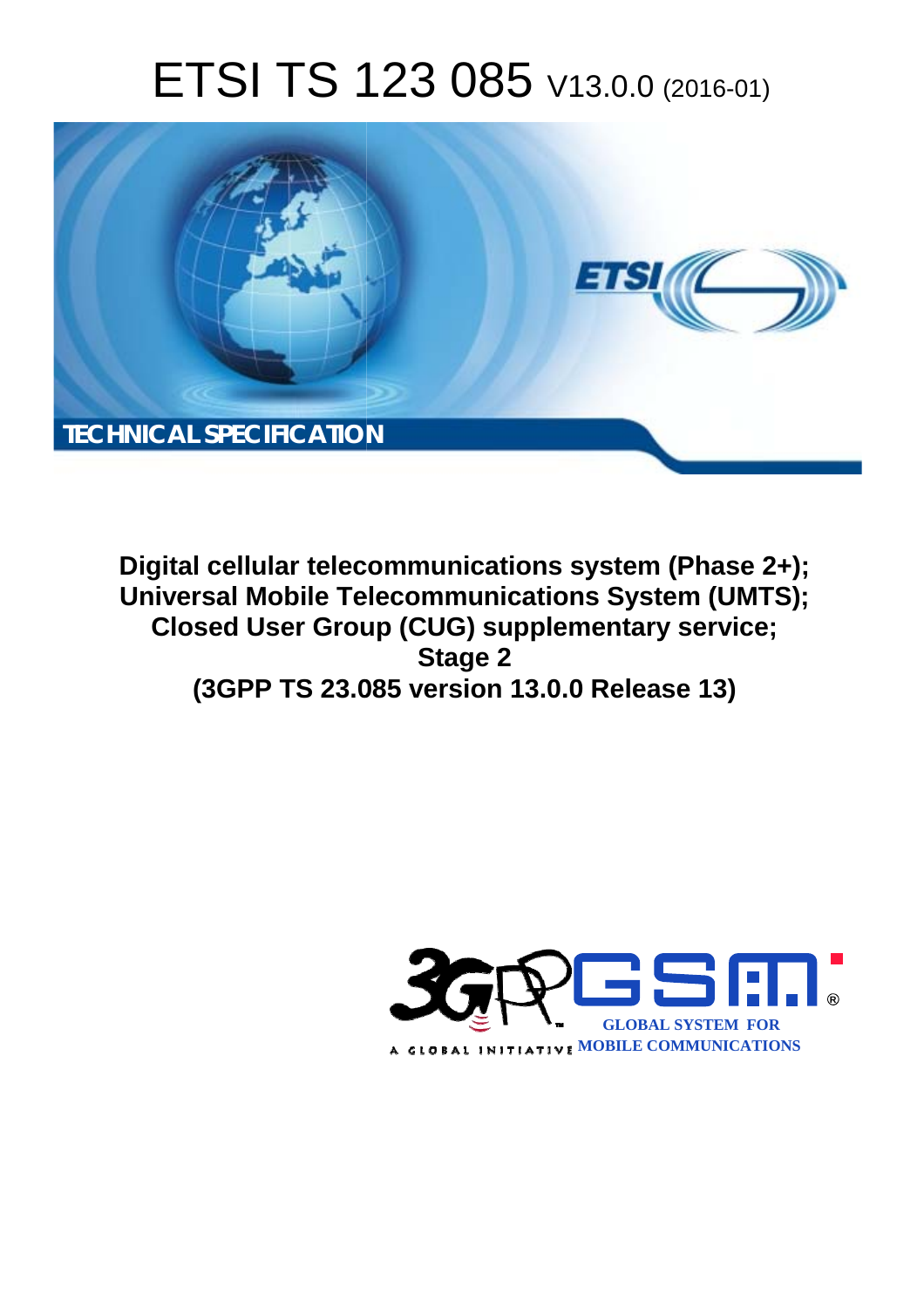Reference RTS/TSGC-0423085vd00

> Keywords GSM,UMTS

#### *ETSI*

#### 650 Route des Lucioles F-06921 Sophia Antipolis Cedex - FRANCE

Tel.: +33 4 92 94 42 00 Fax: +33 4 93 65 47 16

Siret N° 348 623 562 00017 - NAF 742 C Association à but non lucratif enregistrée à la Sous-Préfecture de Grasse (06) N° 7803/88

#### *Important notice*

The present document can be downloaded from: <http://www.etsi.org/standards-search>

The present document may be made available in electronic versions and/or in print. The content of any electronic and/or print versions of the present document shall not be modified without the prior written authorization of ETSI. In case of any existing or perceived difference in contents between such versions and/or in print, the only prevailing document is the print of the Portable Document Format (PDF) version kept on a specific network drive within ETSI Secretariat.

Users of the present document should be aware that the document may be subject to revision or change of status. Information on the current status of this and other ETSI documents is available at <http://portal.etsi.org/tb/status/status.asp>

If you find errors in the present document, please send your comment to one of the following services: <https://portal.etsi.org/People/CommiteeSupportStaff.aspx>

#### *Copyright Notification*

No part may be reproduced or utilized in any form or by any means, electronic or mechanical, including photocopying and microfilm except as authorized by written permission of ETSI.

The content of the PDF version shall not be modified without the written authorization of ETSI. The copyright and the foregoing restriction extend to reproduction in all media.

> © European Telecommunications Standards Institute 2016. All rights reserved.

**DECT**TM, **PLUGTESTS**TM, **UMTS**TM and the ETSI logo are Trade Marks of ETSI registered for the benefit of its Members. **3GPP**TM and **LTE**™ are Trade Marks of ETSI registered for the benefit of its Members and of the 3GPP Organizational Partners.

**GSM**® and the GSM logo are Trade Marks registered and owned by the GSM Association.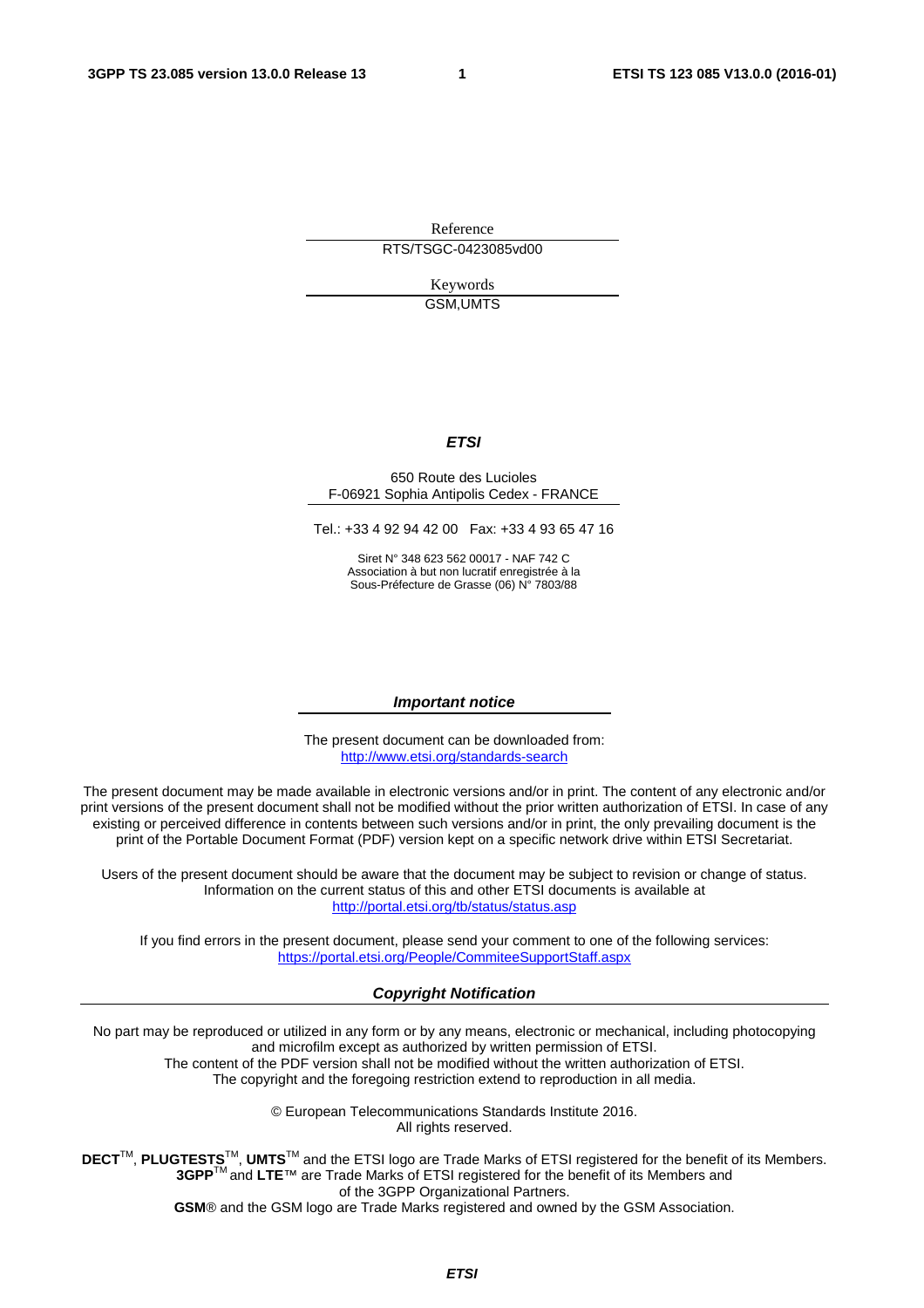## Intellectual Property Rights

IPRs essential or potentially essential to the present document may have been declared to ETSI. The information pertaining to these essential IPRs, if any, is publicly available for **ETSI members and non-members**, and can be found in ETSI SR 000 314: *"Intellectual Property Rights (IPRs); Essential, or potentially Essential, IPRs notified to ETSI in respect of ETSI standards"*, which is available from the ETSI Secretariat. Latest updates are available on the ETSI Web server [\(https://ipr.etsi.org/](https://ipr.etsi.org/)).

Pursuant to the ETSI IPR Policy, no investigation, including IPR searches, has been carried out by ETSI. No guarantee can be given as to the existence of other IPRs not referenced in ETSI SR 000 314 (or the updates on the ETSI Web server) which are, or may be, or may become, essential to the present document.

## Foreword

This Technical Specification (TS) has been produced by ETSI 3rd Generation Partnership Project (3GPP).

The present document may refer to technical specifications or reports using their 3GPP identities, UMTS identities or GSM identities. These should be interpreted as being references to the corresponding ETSI deliverables.

The cross reference between GSM, UMTS, 3GPP and ETSI identities can be found under [http://webapp.etsi.org/key/queryform.asp.](http://webapp.etsi.org/key/queryform.asp)

## Modal verbs terminology

In the present document "**shall**", "**shall not**", "**should**", "**should not**", "**may**", "**need not**", "**will**", "**will not**", "**can**" and "**cannot**" are to be interpreted as described in clause 3.2 of the [ETSI Drafting Rules](http://portal.etsi.org/Help/editHelp!/Howtostart/ETSIDraftingRules.aspx) (Verbal forms for the expression of provisions).

"**must**" and "**must not**" are **NOT** allowed in ETSI deliverables except when used in direct citation.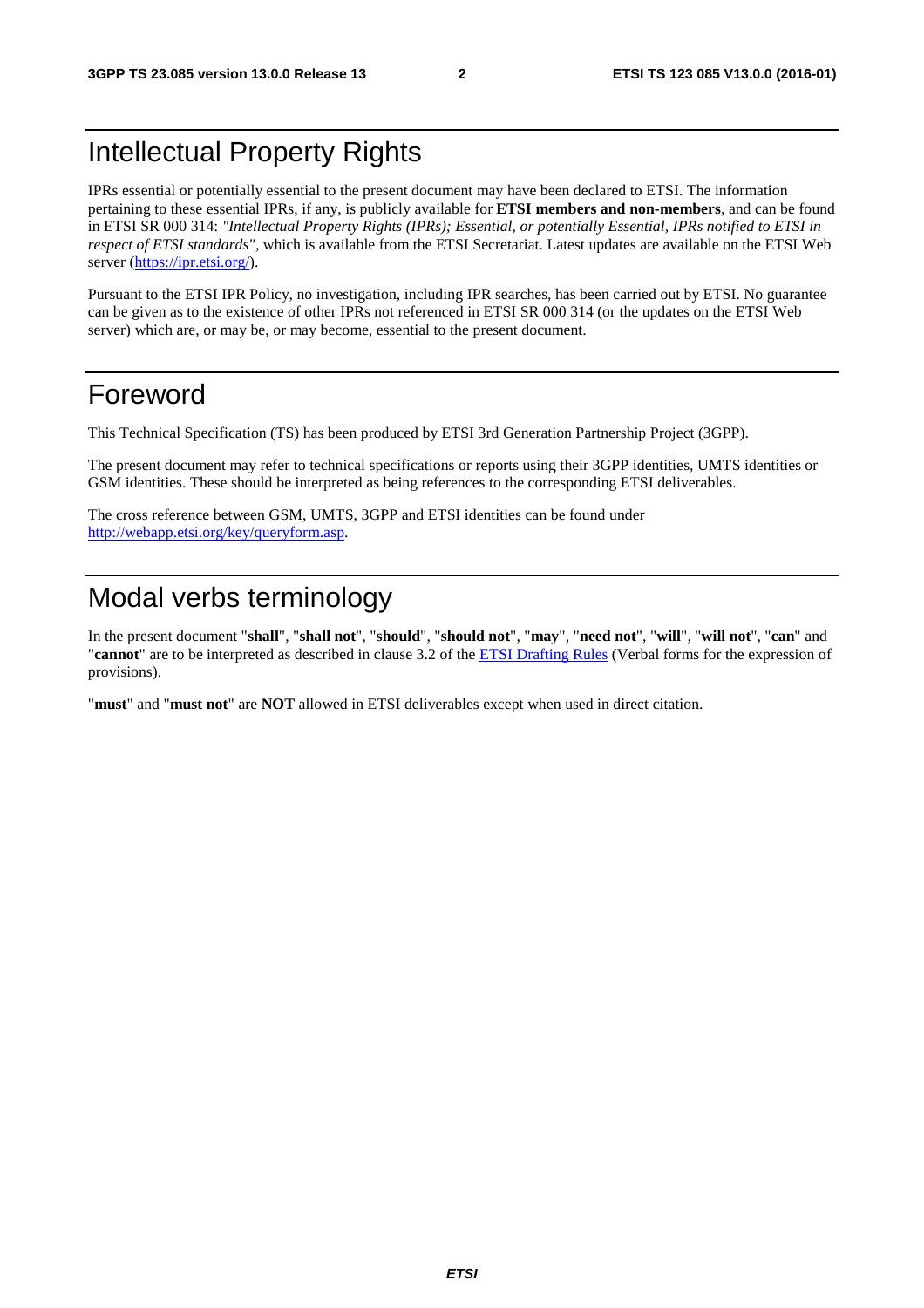$\mathbf{3}$ 

## Contents

| $\mathbf{0}$                  |  |
|-------------------------------|--|
| 0.1                           |  |
| 0.2                           |  |
| 0.3                           |  |
| 1                             |  |
| 1.1                           |  |
| 1.1.1                         |  |
| 1.1.1.1                       |  |
| 1.1.1.2                       |  |
| 1.1.2                         |  |
| 1.1.2.1                       |  |
| 1.1.2.2                       |  |
| 1.1.2.3                       |  |
| 1.1.2.4                       |  |
| 1.1.3                         |  |
| 1.1.4                         |  |
| 1.1.4.1                       |  |
| 1.1.4.2                       |  |
| 1.1.5                         |  |
| 1.1.5.1                       |  |
| 1.1.5.2                       |  |
| 1.1.5.3                       |  |
| 1.2                           |  |
| 1.2.1                         |  |
| 1.2.2                         |  |
| 1.3                           |  |
| 1.4                           |  |
| 1.5                           |  |
| 1.6                           |  |
| 1.6.1                         |  |
| 1.6.2                         |  |
| <b>Annex A (informative):</b> |  |
|                               |  |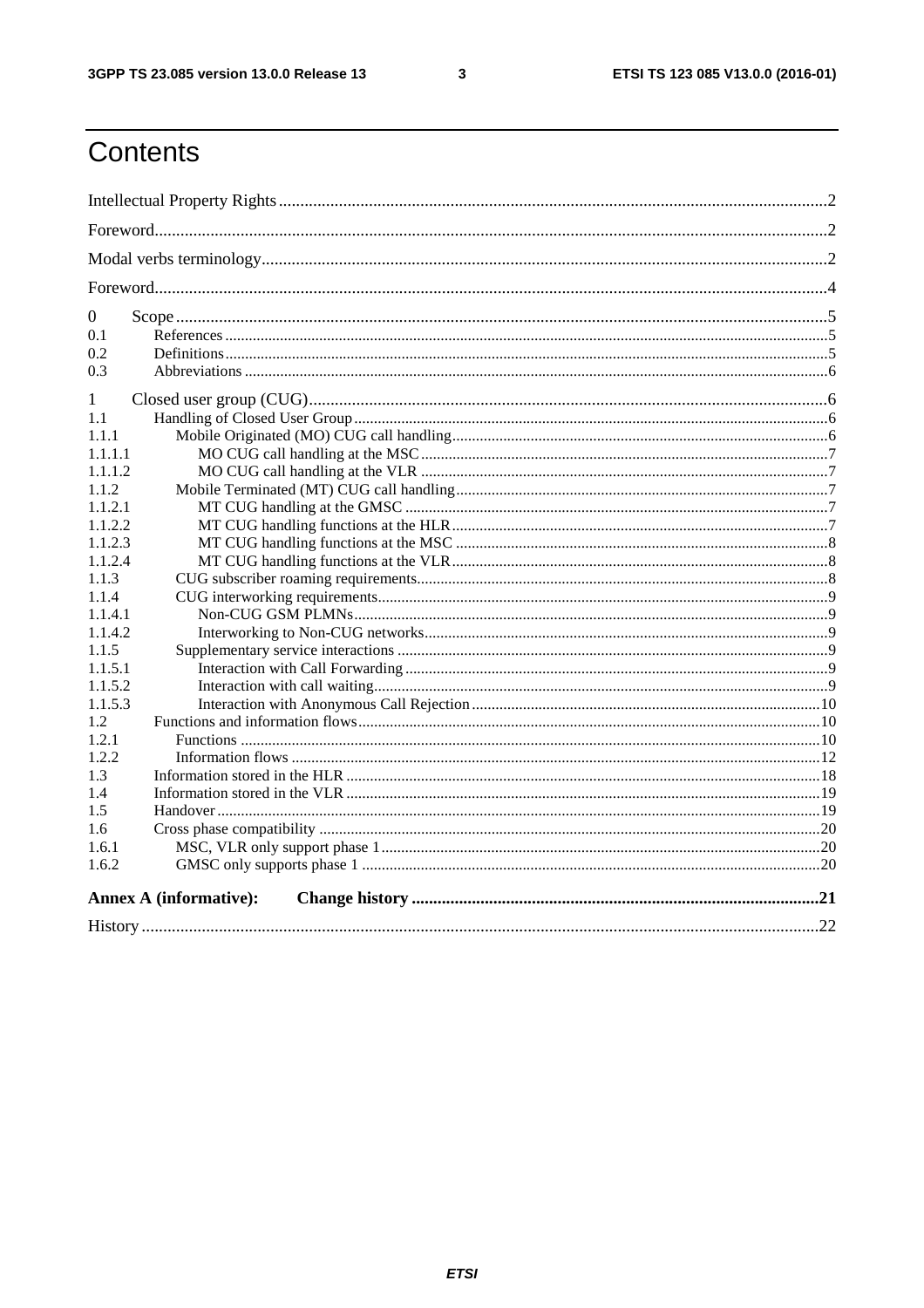## Foreword

This Technical Specification has been produced by the 3<sup>rd</sup> Generation Partnership Project (3GPP).

The contents of the present document are subject to continuing work within the TSG and may change following formal TSG approval. Should the TSG modify the contents of the present document, it will be re-released by the TSG with an identifying change of release date and an increase in version number as follows:

Version x.y.z

where:

- x the first digit:
	- 1 presented to TSG for information;
	- 2 presented to TSG for approval;
	- 3 or greater indicates TSG approved document under change control.
- y the second digit is incremented for all changes of substance, i.e. technical enhancements, corrections, updates, etc.
- z the third digit is incremented when editorial only changes have been incorporated in the document.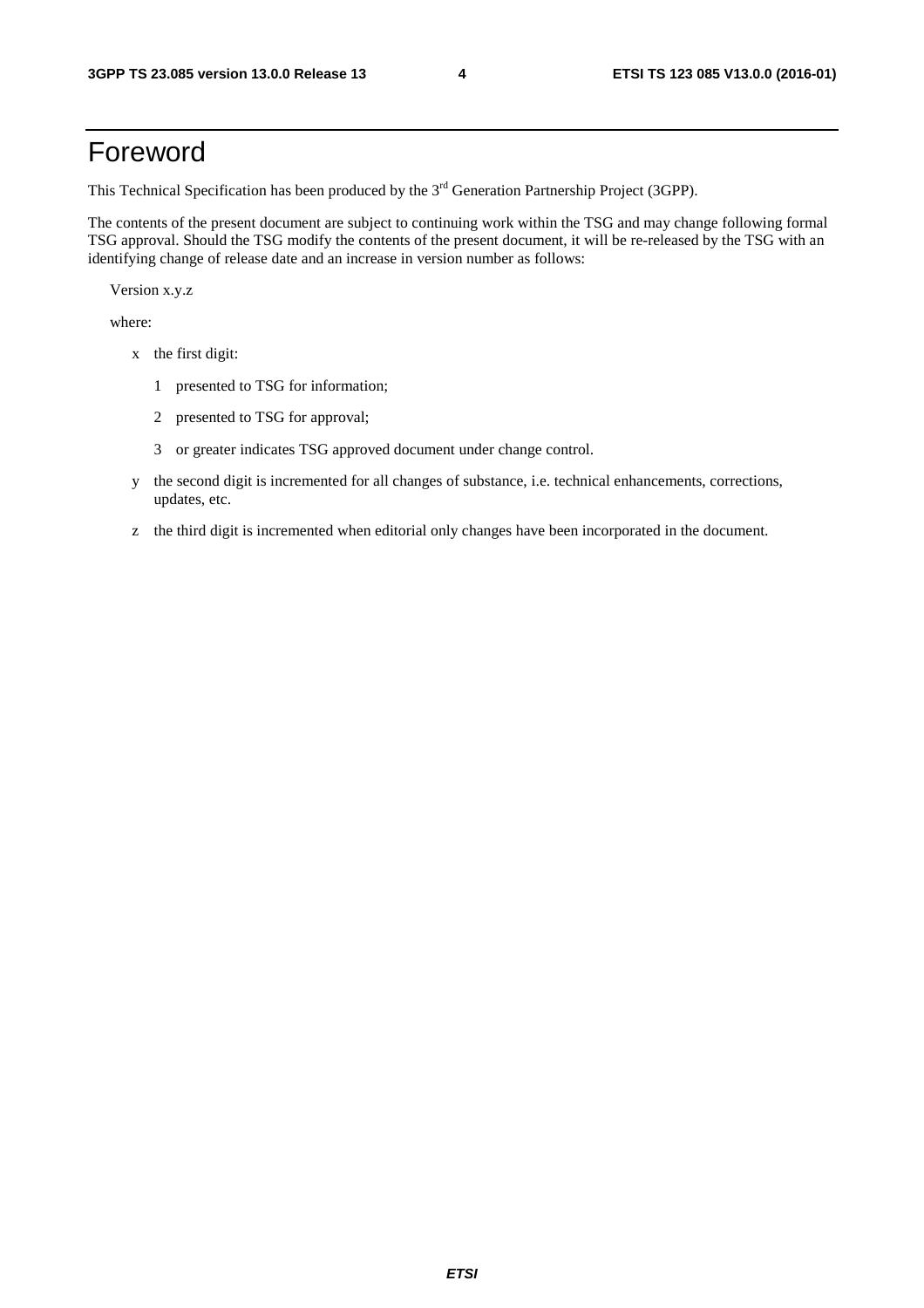## 0 Scope

The present document gives the stage 2 description of the closed user group supplementary service.

The community of interest supplementary service defined is:

 $closed user group (CUG)$  (see clause 1).

## 0.1 References

The following documents contain provisions which, through reference in this text, constitute provisions of the present document.

- References are either specific (identified by date of publication, edition number, version number, etc.) or non-specific.
- For a specific reference, subsequent revisions do not apply.
- For a non-specific reference, the latest version applies. In the case of a reference to a 3GPP document (including a GSM document), a non-specific reference implicitly refers to the latest version of that document *in the same Release as the present document*.
- [1] 3GPP TR 21.905: " Vocabulary for 3GPP Specifications ".
- [2] 3GPP TS 22.085: "Closed User Group (CUG) Supplementary Services; Stage 1".
- [3] 3GPP TS 23.088: "Call Barring (CB) Supplementary Service; Stage 2".

## 0.2 Definitions

CUG terminology defined in 3GPP TS 22. 085 [2] is applicable to the present document. In addition, the following definitions apply.

**CUG Authorisation Functions**: Checks performed by the network to ensure that the integrity of a CUG related call is guarantied. CUG calls are rejected if they do not meet the criteria of these checks.

**CUG call**: CUG call, in signalling terms, is a call where CUG information is passed from the originating switching entity to the destination entity.

**CUG Index**: Code used to select a CUG for an outgoing call, or to indicate an incoming CUG call. Indices are passed between the user and the network and have significance only within the context of a users subscription.

**CUG Interlock Code**: Code which uniquely identifies a CUG within a network. The Interlock code is passed from the point of origin to the destination in a CUG call to identify the CUG which has been invoked.

**CUG Related Call Barring**: CUG related call barring is call barring applied to a CUG subscriber by the home network when roaming in a non-CUG network. The user is unable to remove CUG related call barring.

**Explicit CUG Invocation**: Explicit CUG invocation is where a calling user attempts to invoke a CUG by passing CUG information to the network in a call request.

**Implicit CUG Invocation**: Implicit CUG invocation is where the user invokes some default characteristic of a CUG without providing any CUG information in the call request.

**Normal Call**: Normal call in the context of this CUG TS is a call established from a CUG subscriber where no CUG information is passed from the originating switching entity to the destination entity.

**Outgoing Access Indicator**: Indication passed from the point of origin to the destination in a CUG call to indicate that the calling user has subscribed to the Outgoing Access inter-CUG accessibility subscription option.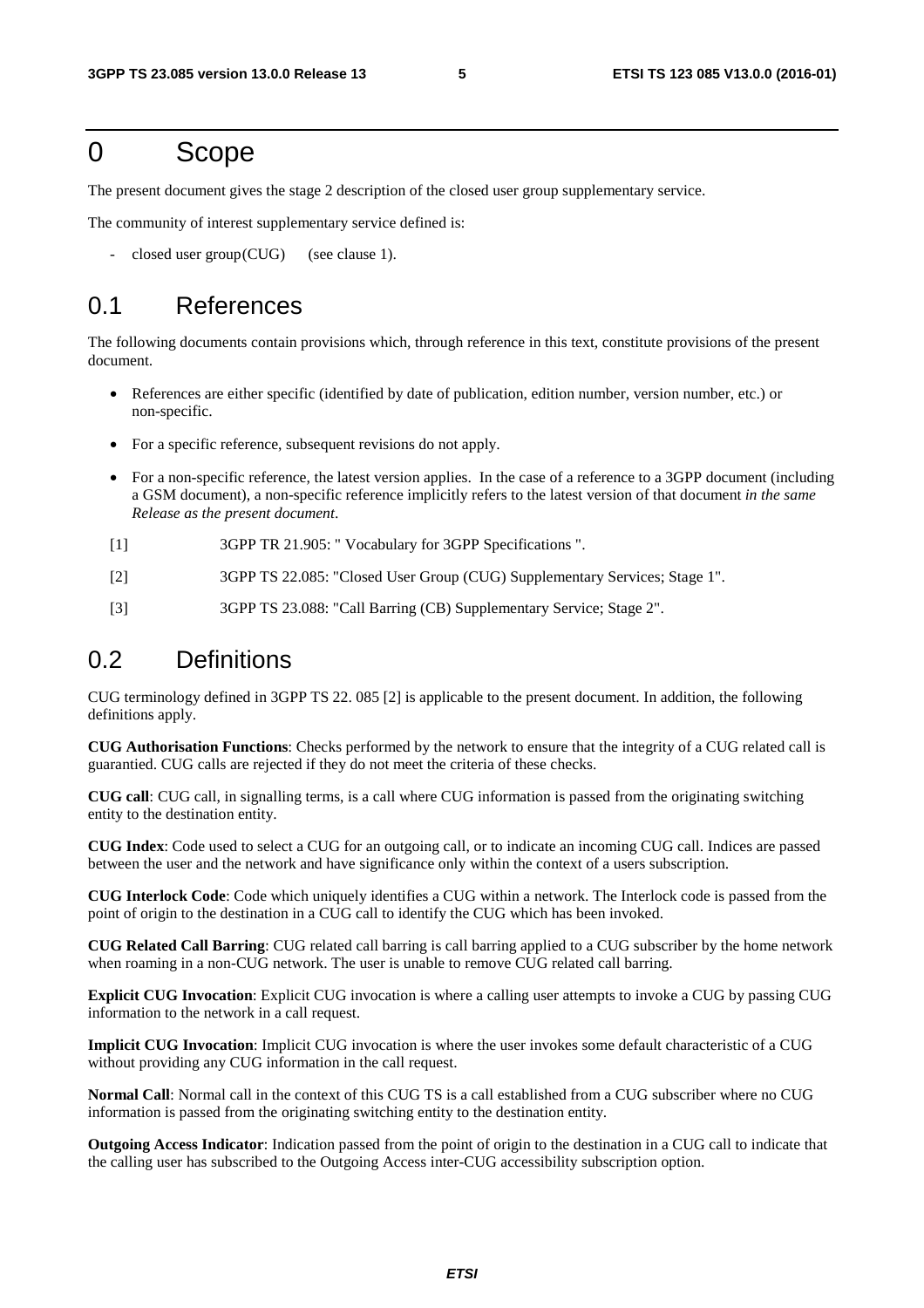## 0.3 Abbreviations

In addition to those listed below abbreviations used in the present document are listed in 3GPP TR 21.905 [1].

For the purposes of the present document, the following abbreviations apply:

| CI.<br>CUG Index<br><b>CUG</b><br>Closed User Group<br><b>Incoming Access</b><br><b>IA</b><br><b>Interlock Code</b><br>IC |  |
|---------------------------------------------------------------------------------------------------------------------------|--|
|                                                                                                                           |  |
|                                                                                                                           |  |
|                                                                                                                           |  |
|                                                                                                                           |  |
| IC(pref)<br>Interlock code of the preferential CUG                                                                        |  |
| $IC+OA$<br>Interlock Code and Outgoing Access indicator.                                                                  |  |
| <b>ICB</b><br>Incoming Calls Barred within the CUG                                                                        |  |
| <b>Outgoing Access</b><br>ΩA.                                                                                             |  |
| Outgoing Calls Barred within the CUG<br><b>OCB</b>                                                                        |  |
| Pref CUG<br>Preferential CUG                                                                                              |  |
| <b>SOA</b><br>Suppress OA                                                                                                 |  |
| <b>SPC</b><br>Suppress Preferential CUG                                                                                   |  |

1 Closed user group (CUG)

The responsibilities of GSM network nodes with respect to CUG are described in the CUG handling clause. The Functions subclause 1.2.1 describes the CUG service logic and how CUG information is used. The flow of CUG information in various call cases is shown in the Information Flows subclause 1.2.2.

## 1.1 Handling of Closed User Group

A GSM PLMN supporting the CUG supplementary service must guarantee the integrity of any CUG which it handles. It is not however mandatory for a PLMN to support the CUG supplementary service.

A CUG is uniquely identified within a network by a CUG Interlock Code. The Interlock Code is transferred between terrestrial network entities to indicate a CUG call.

A user identifies a CUG by a CUG Index. A CUG Index is used to select or indicate the use of a specific CUG in relation to a call. The index is locally transferred between the mobile station and serving VLR and only has significance within the context of an individual subscription.

## 1.1.1 Mobile Originated (MO) CUG call handling

A CUG subscriber may invoke a CUG by providing the network with a CUG Index at call establishment. This is termed Explicit CUG invocation. Alternatively, if the subscription allows, some default characteristic of a CUG may be invoked automatically if no CUG information is provided. This is termed Implicit CUG invocation. The network may optionally indicate the use of an implicitly invoked CUG to the calling user.

A CUG subscriber may suppress certain CUG attributes by providing suppression indicators during call set-up. The provision of such suppression indicators results in explicit CUG invocation.

Any non-CUG related Call Barring supplementary service requirements shall be discharged before CUG authorisation occurs.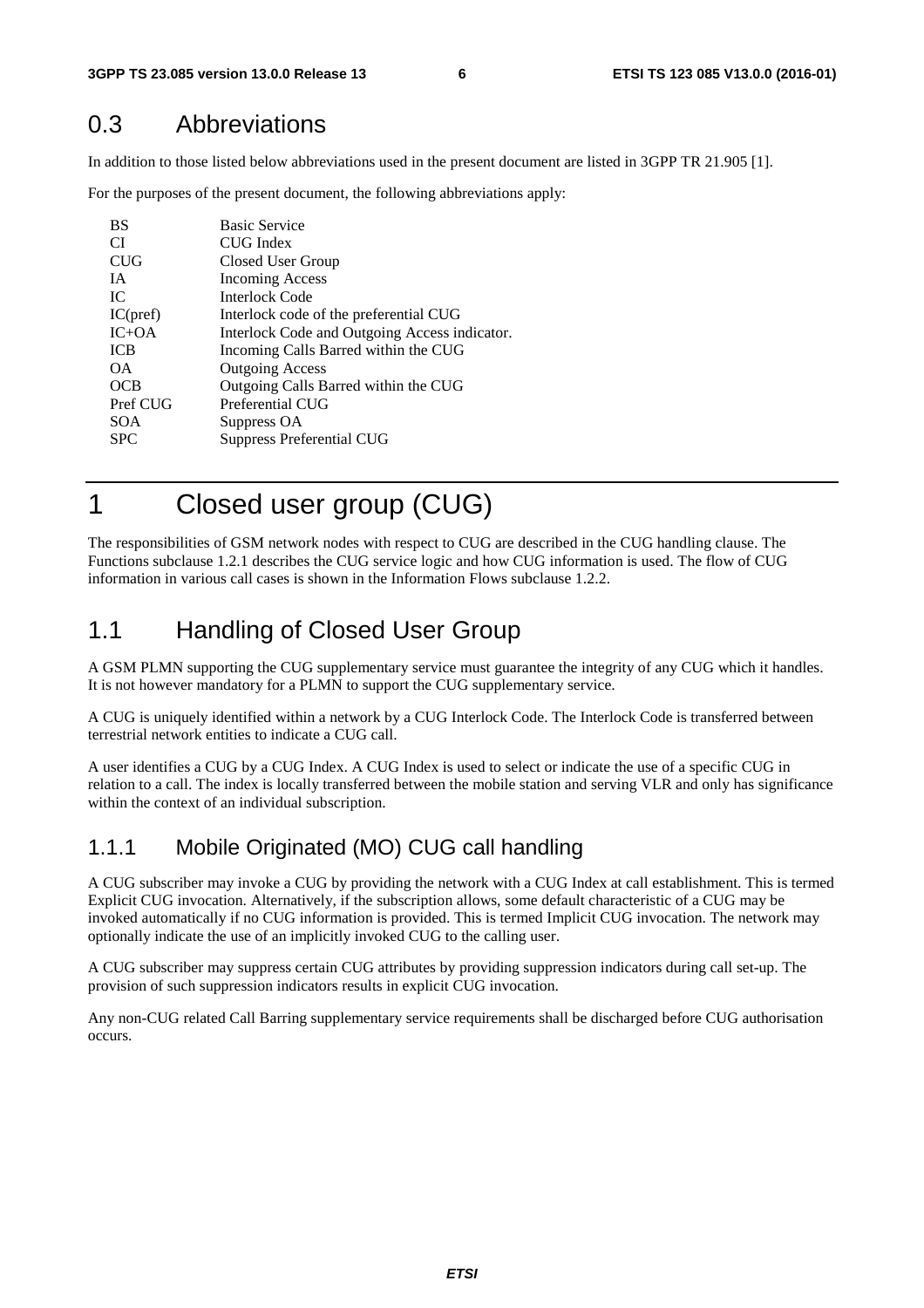#### 1.1.1.1 MO CUG call handling at the MSC

The MSC shall pass any user provided CUG information to the VLR at call establishment.

If an Interlock Code, or Interlock code with Outgoing Access indicator, is received from the VLR the MSC shall establish a CUG call with the destination network using this information. If a CUG Index is received from the VLR the MSC shall pass this to the calling MS.

If the CUG call authorisation is unsuccessful the MSC shall pass an indication to the mobile station.

#### 1.1.1.2 MO CUG call handling at the VLR

Authorisation of a MO CUG call is performed by the serving VLR. Authorisation is determined by the information provided by the user, the subscription information stored in the VLR and the MO CUG call authorisation function, see Functions clause.

Successful authorisation may result in a normal MO call (call without CUG information transferred to the called party) or a MO CUG call (call with CUG information transferred to the called party).

When a CUG call is to be made the VLR passes CUG information to the MSC to be used in the call establishment. Note, the VLR may optionally pass a CUG Index to the MSC (to be passed to the calling user) to indicate that a CUG has been implicitly invoked. This parameter is not passed to the call destination.

In the case of a normal call, no CUG information is passed to the MSC and the call is established normally.

On authorisation failure the VLR shall reject the call providing a suitable indication to the serving MSC which is passed to the calling party.

## 1.1.2 Mobile Terminated (MT) CUG call handling

The terminating network is responsible for enforcing the integrity of a CUG related call. The terminating network must therefore ensure that the calling party attributes and the called party subscription meet CUG restrictions. The terminating network provides the called user with an indication of an incoming CUG call.

Non-CUG related Call Barring supplementary service requirements are discharged before CUG authorisations. Call forwarding requirements are discharged after CUG authorisations.

#### 1.1.2.1 MT CUG handling at the GMSC

The GMSC shall pass any CUG information contained in an incoming call establishment message to the HLR in the routing enquiry.

The GMSC shall continue the call establishment using the CUG information received from the HLR rather than that which was initially received. Note, in rare circumstances the HLR may discard CUG parameters, see the Call Forwarding interaction.

If a CUG call fails the GMSC shall return an indication to the originating network.

#### 1.1.2.2 MT CUG handling functions at the HLR

Authorisation of a MT CUG call is performed at the called parties HLR. Authorisation is determined by the information received in the call establishment signalling, the called party subscription information stored in the HLR, and the MT CUG call authorisation function, see Functions clause.

On successful authorisation, the HLR supplies the GMSC with CUG information for the continuation of the call establishment. On unsuccessful authorisations the HLR rejects the call supplying an indication of the reason for failure.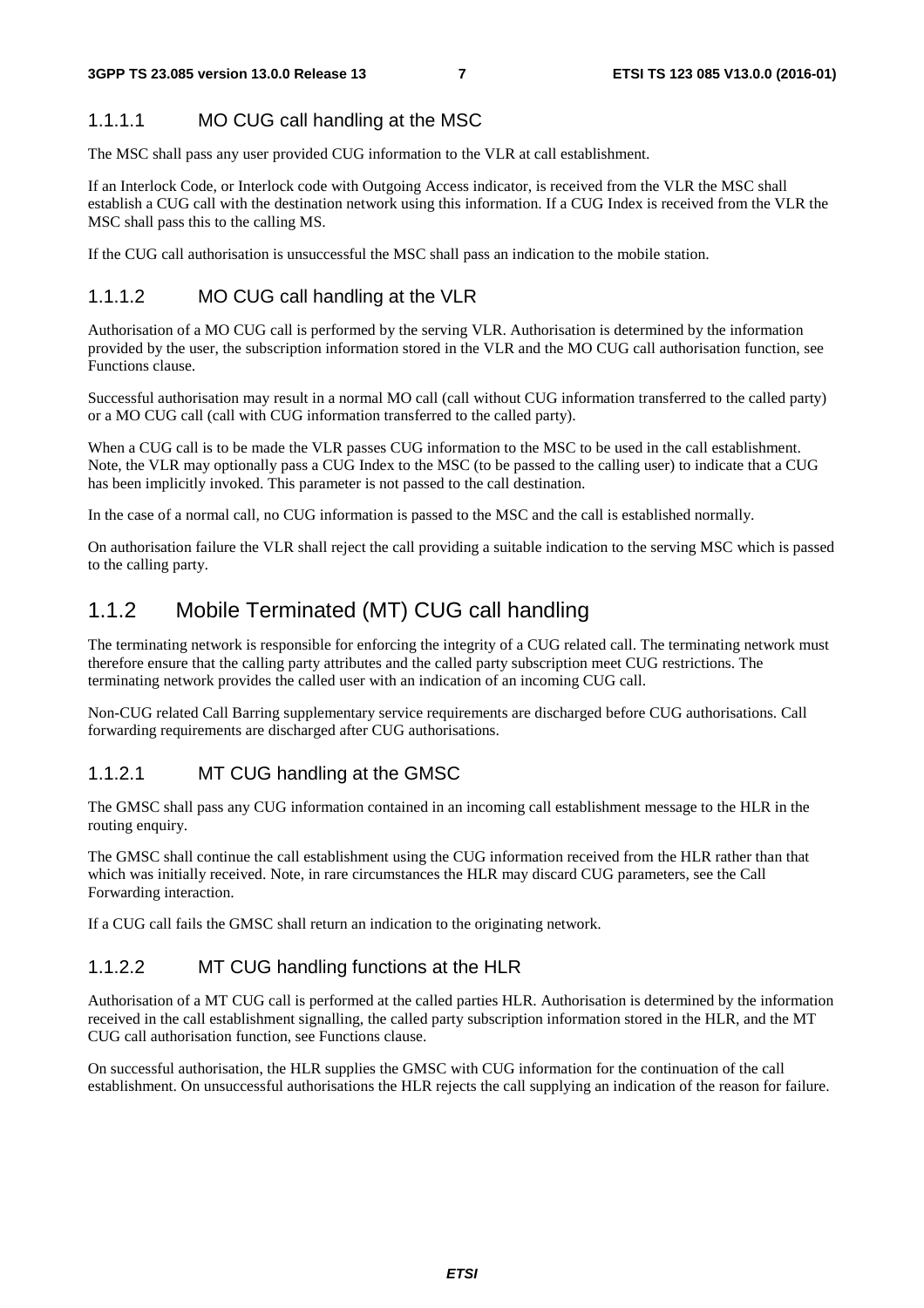### 1.1.2.3 MT CUG handling functions at the MSC

The MSC shall pass any CUG related information received in incoming call establishment signalling to the VLR.

If the VLR returns CUG information to the serving MSC in response, the MSC shall pass the information to the called party in the call set-up signalling.

If the CUG call is rejected by the VLR (due to the call forwarding interaction) the MSC shall return an indication to the originating network.

### 1.1.2.4 MT CUG handling functions at the VLR

When the VLR receives an incoming call enquiry for a CUG subscriber, it shall attempt to provide a CUG call indication to the called party. The indication is sent depending on the attributes of the incoming call and the called parties subscription, as shown in table 1.1. The indication is achieved by sending the CUG Index, associated with the Interlock Code of the invoked CUG, to the called user.

|           | Called party subscription |                   |          |     |                                                        |  |  |  |
|-----------|---------------------------|-------------------|----------|-----|--------------------------------------------------------|--|--|--|
| Interlock |                           |                   |          |     |                                                        |  |  |  |
|           |                           |                   |          |     | Normal<br>subscriber                                   |  |  |  |
|           |                           | ICB               |          | ICB |                                                        |  |  |  |
| Match     |                           |                   | Index    |     |                                                        |  |  |  |
| No Match  |                           |                   |          |     |                                                        |  |  |  |
| Match     | Index                     |                   | Index    |     | No Index                                               |  |  |  |
| No Match  |                           |                   | No Index |     |                                                        |  |  |  |
|           |                           |                   |          |     | No Index                                               |  |  |  |
|           | check                     | No ICB<br>l Index | No IA    |     | CUG subscriber<br>ΙA<br>No ICB<br>No Index<br>No Index |  |  |  |

#### **Table 1.1: CUG Index provision at terminating VLR**

NOTE: "-" = Not Applicable, this check is not performed since such calls are rejected by the called parties HLR.

### 1.1.3 CUG subscriber roaming requirements

Normal CUG restrictions apply to CUG subscribers when roaming in CUG supporting GSM PLMNs. Extra restrictions (specified in GSM 02.85) are applied to CUG subscribers roaming in non-CUG GSM VPLMNs to preserve the integrity of CUG.

These restrictions are applied by the application of call barring programmes which are not under user control. Such restrictions only apply to a subscribers ability to make outgoing calls using CUG related basic services. Extra restrictions are not applicable in the MT call case since the requirements are met by the HLR MT CUG authorisation function and by CUG interworking restrictions.

When a CUG subscriber first roams into a network not supporting CUG, the HLR will pass to the VLR subscription data indicating that normal Outgoing Call Barring is active for each basic service which is affected by CUG and for which the user has no CUG Outgoing Access.

The HLR shall store the status of the CUG related barring separately from the previous user controlled status and CUG related barring shall take precedence over the user controlled status.

The user may still perform SS operations on the user controlled Outgoing Call Barring services. The status of the barring service as a result of these operations will be stored in the HLR in the normal way, however the HLR will ensure that the VLR in the non-CUG network continues to have the CUG related call barring programs active as described above.

When entering a CUG supporting network the CUG related barring activations shall be removed and the user controlled barring status restored.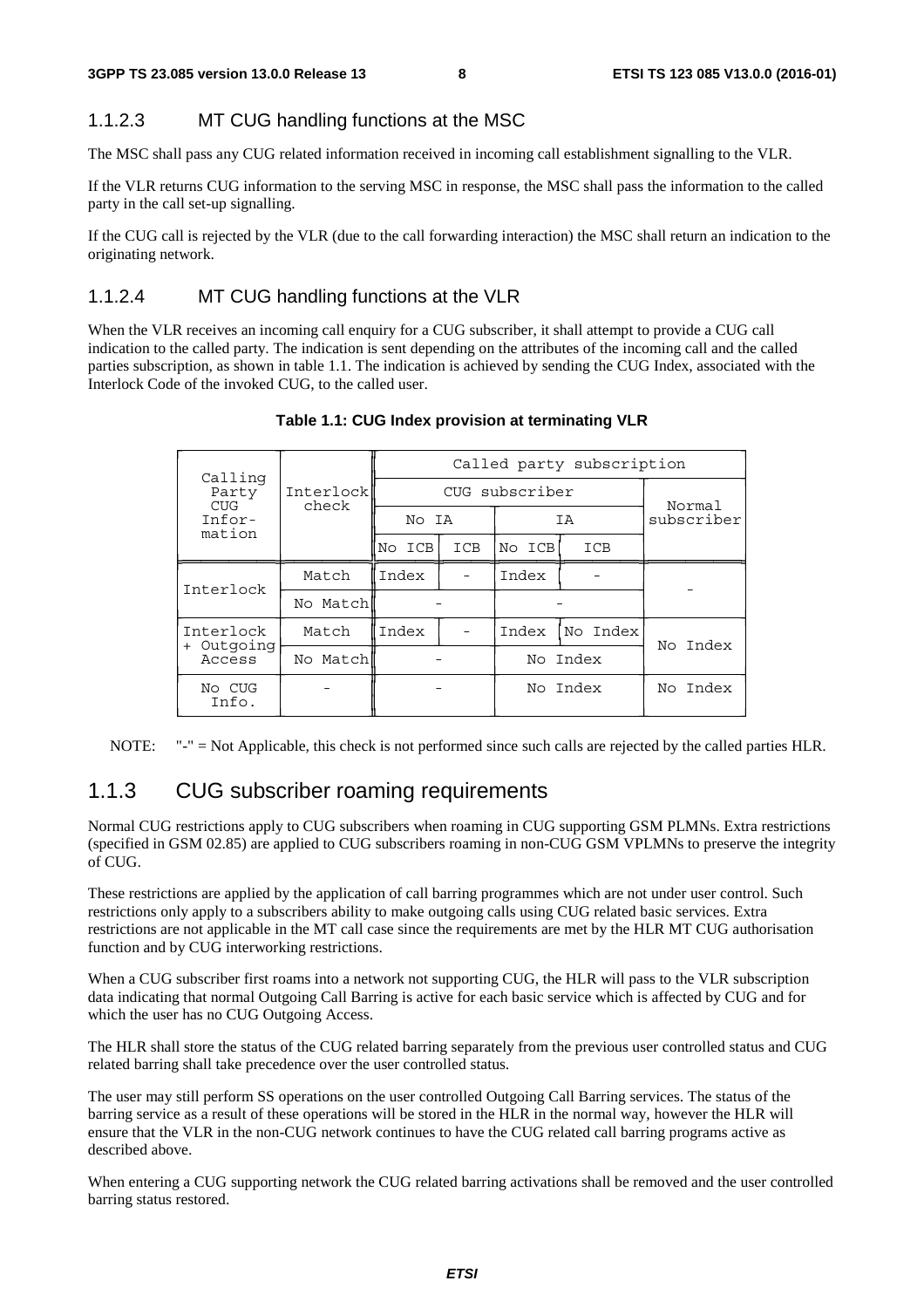## 1.1.4 CUG interworking requirements

#### 1.1.4.1 Non-CUG GSM PLMNs

If a GSM switching entity receives a CUG Interlock code in a call establishment message but does not support the CUG service, it shall abort the call, reason for rejection: Incompatible Destination. However if an Interlock and Outgoing Access indicator are received the call shall continue to be established as a normal call with no CUG information.

#### 1.1.4.2 Interworking to Non-CUG networks

If a GSM switching entity is unable to interwork with a destination switching entity for a CUG call , it shall abort the call, reason for rejection: Incompatible Destination. However if the call was a CUG call indicating outgoing access the GSM switching entity shall attempt to establish the call as a normal call (no CUG information).

## 1.1.5 Supplementary service interactions

#### 1.1.5.1 Interaction with Call Forwarding

The interaction between CUG and Call Forwarding services is specified in GSM 02.85. The interaction is applied after the calling and called party CUG call has been successfully authorised, and Call Forwarding has been invoked. The interaction is the same for all types of call forwarding.

In the case of Call Forward Unconditional and Call Forwarding on Mobile Subscriber Not Reachable (invoked at HLR), the interaction is applied at the forwarding parties HLR.

In the case of CFB, CFNRy, CFNRc (invoked at the serving VLR) the interaction is applied at the forwarding parties serving VLR.

Table 1.2 indicates the requirements on the forwarding node when CUG and call forwarding interact. In each case the resultant information sent to the relevant MSC (either gateway or serving MSC) is given. This information should be used by the MSC for the forwarding or rejection. Note that the CUG information for the forwarding part of the call may be different from that initially used. The interlock code used for forwarding is always that of the calling party.

| Forwarded                 |                    | Forwarding party subscription for BS |            |                |        |                       |  |  |  |
|---------------------------|--------------------|--------------------------------------|------------|----------------|--------|-----------------------|--|--|--|
| Party<br>CUG <sup>-</sup> | Interlock<br>check | CUG subscriber                       | Normal     |                |        |                       |  |  |  |
| Infor-<br>mation          |                    | No OA                                |            | 0A             |        | subscriber            |  |  |  |
|                           |                    |                                      | <b>OCB</b> | No OCB         | OCB    |                       |  |  |  |
| Interlock                 | Match              | IC                                   | Reject     | IC             | Reject |                       |  |  |  |
| Interlock<br>+Outgoing    | Match              | IC                                   | Reject     | $IC+OA$        | Normal | Interlock<br>Outgoing |  |  |  |
| Access                    | No Match           | Reject                               |            | Interlock+OA   |        | $+$<br>Access         |  |  |  |
| No CUG<br>Info.           |                    | Reject                               |            | Normal<br>call |        | Normal<br>call        |  |  |  |

#### **Table 1.2: CUG-Call Forwarding interaction**

NOTE: "-" = Not applicable.

Reason for rejection in all cases: Called party supplementary service interaction violation.

#### 1.1.5.2 Interaction with call waiting

There is no interaction with call waiting, however a CUG call indication shall be provided with the call waiting indication if the criteria for indicating a CUG call are met.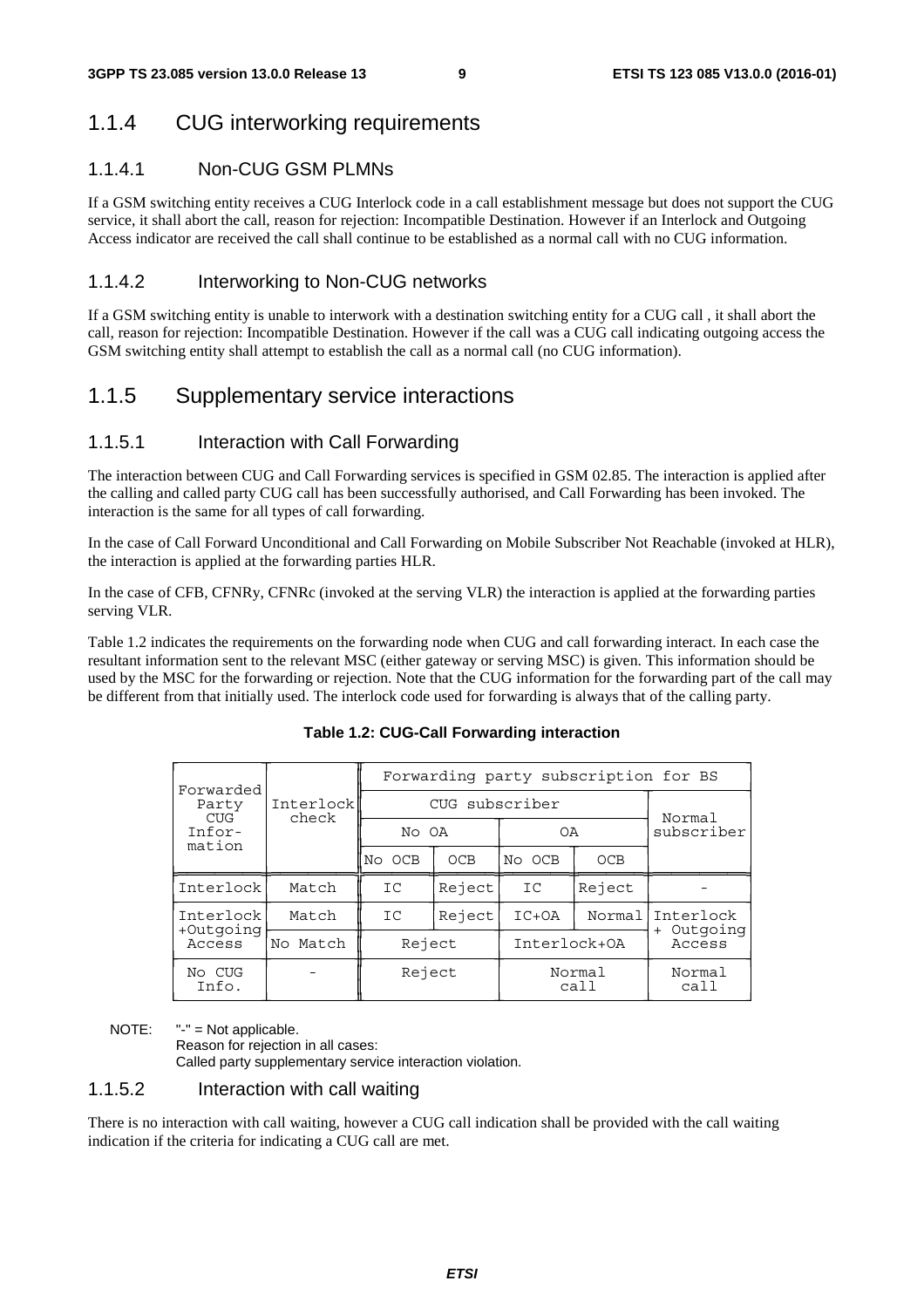#### 1.1.5.3 Interaction with Anonymous Call Rejection

If a CUG call is offered to a called user belonging to the same closed user group then there is no interaction with the Anonymous Call Rejection supplementary service; even if the calling number is withheld and the called user has the Anonymous Call Rejection supplementary service the CUG call shall still be permitted.

If the called user also has the incoming access capability within the closed user group supplementary service, and if the offered call to the called user is also a non-closed user group call or a closed user group call to which the called party does not belong, if the calling party number is withheld and the called user has the Anonymous Call Rejection supplementary service the call shall be denied as specified in 3GPP TS 23.088 [3] section 8.

## 1.2 Functions and information flows

### 1.2.1 Functions

The following Mobile Additional Functions (MAF) have been identified for the CUG supplementary service:

#### MAF14

Mobile Originated CUG call authorisation.

 The ability of a PLMN to determine whether a subscriber is authorised to attempt the establishment of a call request related to CUG. See figure 1.1.

#### Location: VLR.

The purpose of this function is to check the provisioning of CUG against the requested Basic Service, perform an Index to Interlock conversion where an Index is provided, check whether O/G calls are barred within the CUG, deal with preferential CUGs, OA and any CUG related suppression indicators.

The call request may contain either no CUG information or combinations of the following CUG parameters: CUG Index, Suppress Outgoing Access indicator, Suppress Preferential CUG indicator.

On successful authorisation the call is established with one of the following: no CUG information, CUG Interlock Code, CUG Interlock Code and Outgoing Access indicator. If a CUG is implicitly invoked the VLR may optionally provide the related CUG Index as an indication to the calling user.

On unsuccessful authorisation the call is rejected and a rejection reason given.

Table 1.3 specifies the VLRs response to CUG related call establishment requests.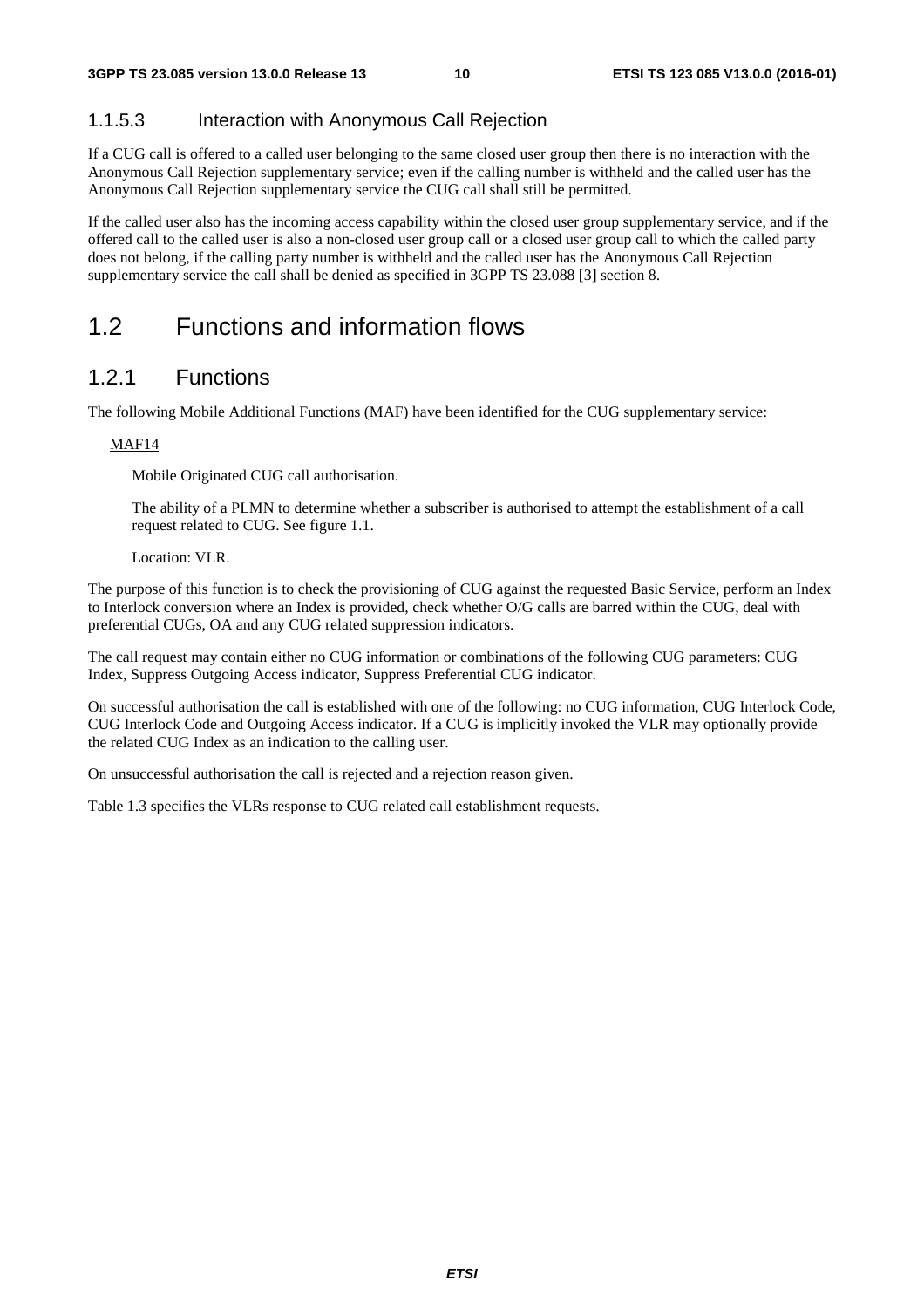| Calling<br>user                   | Information provided by calling user |                                |                         |                               |                                 |  |  |  |
|-----------------------------------|--------------------------------------|--------------------------------|-------------------------|-------------------------------|---------------------------------|--|--|--|
| subscrip.<br>for Basic<br>Service | No CUG<br>Info.                      | CUG Index<br>(CI)<br>or CI+SPC | Suppress<br>0A<br>(SOA) | Suppress<br>Pref CUG<br>(SPC) | $CI+SOA$<br>or CI+<br>$SOA+SPC$ |  |  |  |
| CUG without<br>Pref CUG.          | Reject                               | Interlock                      | Reject                  | Reject                        | Interlock                       |  |  |  |
| No OA                             | note 1                               | note 2, 3, 4                   | note 1                  | note 1                        | note 2, 3, 4                    |  |  |  |
| CUG with<br>Pref CUG.             | IC(pref)                             | Interlock                      | IC(pref)                | Reject                        | Interlock                       |  |  |  |
| No OA                             |                                      | note 2, 3, 4                   |                         | note 1                        | note 2, 3, 4                    |  |  |  |
| CUG with OA <br>and without       | Normal<br>call                       | $IC+OA$                        | Reject                  | Normal<br>cal1                | Interlock                       |  |  |  |
| Pref CUG                          |                                      | note 3,4,5                     | note 1                  |                               | note 2, 3, 4                    |  |  |  |
| CUG with<br>Pref CUG              | IC(pref)<br>$+OA$                    | $IC+OA$                        | IC(pref)                | Normal<br>call                | Interlock                       |  |  |  |
| and with OA                       |                                      | note 3,4,5                     |                         |                               | note 2, 3, 4                    |  |  |  |
| Normal<br>subscriber              | Normal<br>Normal<br>call<br>call     |                                | Normal<br>call          | Normal<br>call                | Normal<br>call                  |  |  |  |

|  | Table 1.3: MO CUG Call Authorisation Function (VLR) |  |  |
|--|-----------------------------------------------------|--|--|
|--|-----------------------------------------------------|--|--|

NOTE 1: "Inconsistent access information - no CUG selected".

- NOTE 2: If the intra-CUG restriction option "Outgoing calls barred within the CUG" is applicable for the requested CUG, the call shall be rejected, reason for rejection "Outgoing calls barred within the CUG".
- NOTE 3: If an index is provided which is not recognised by the network the call is rejected, reason for rejection "Unknown CUG Index".
- NOTE 4: If an index is provided which does not match with the interlock(s) of the requested basic service the call is rejected, reason for rejection "Inconsistent access information - Index incompatible with requested basic service".
- NOTE 5: If a CUG is selected using a CUG Index but the intra-CUG restriction option "Outgoing calls barred within the CUG" is applicable, and the calling user subscription includes OA for the requested Basic Service the call shall be attempted as a normal call with no CUG information included in the call establishment signalling.

An SDL indicating when the authorisation function is invoked in the VLR is shown in figure 1.1. Inputs and outputs to the SDL apply to the serving MSC.

#### MAF15

Mobile Terminated CUG call authorisation.

 The ability of a PLMN to compare received calling party information against a called party subscription for CUG integrity. See figure 1.2.

Location: HLR.

The purpose of this function is to identify a match between calling and called party CUG attributes for a given basic service, whilst enforcing intra-CUG communication restrictions. If no match is obtained the call is rejected.

The calling party CUG attributes may be either a CUG Interlock Code or a CUG Interlock Code and Outgoing Access indicator.

Table 1.4 indicates the HLRs response to incoming CUG calls, or incoming calls to CUG subscribers.

On successful authorisation the call establishment is continued using one of the following: no CUG information, CUG Interlock Code, Interlock Code and Outgoing Access indicator.

On unsuccessful authorisation the call is rejected and a rejection reason given.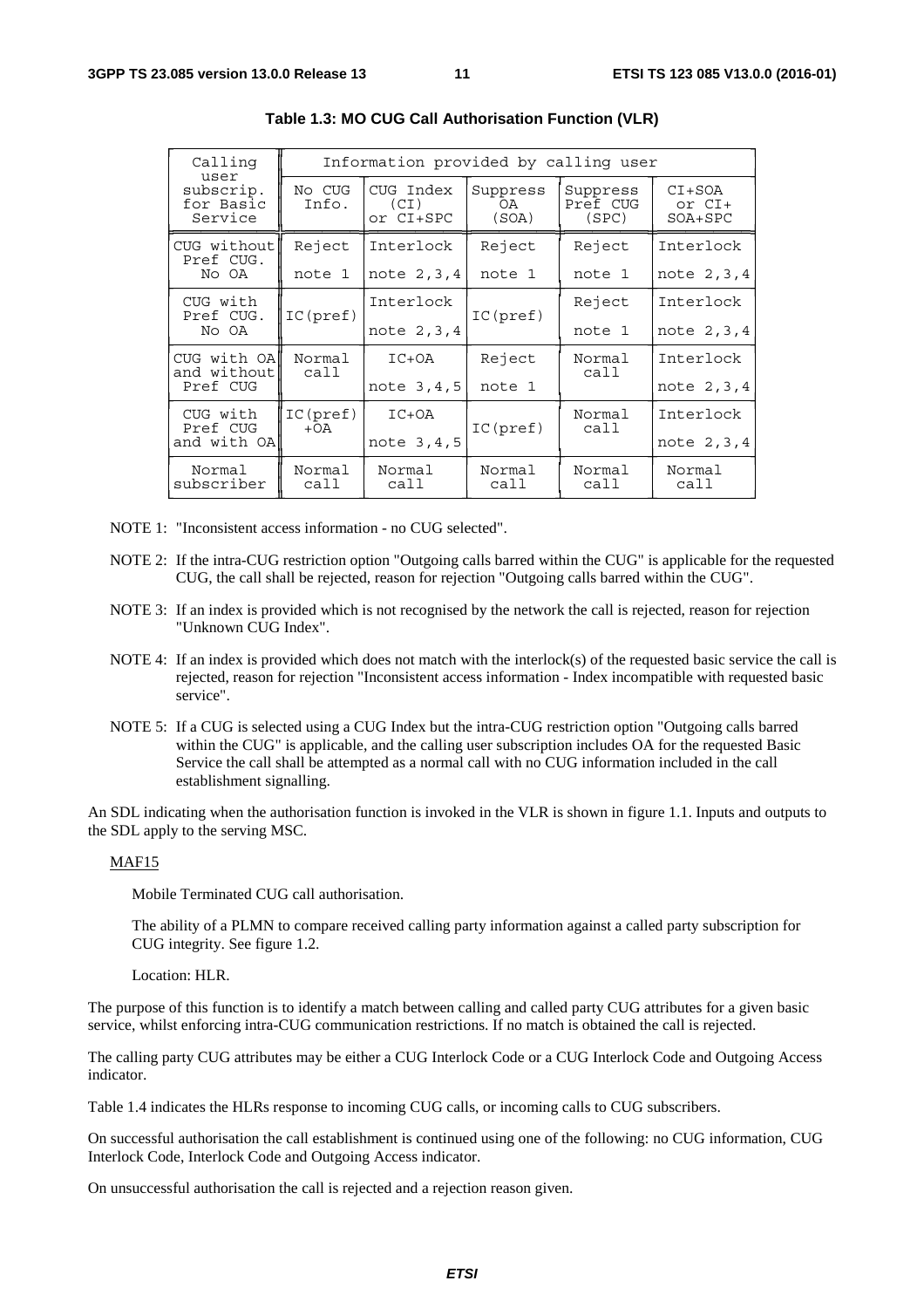|                                |                    | Called party subscription for Basic Service |                  |                   |                  |                |  |  |
|--------------------------------|--------------------|---------------------------------------------|------------------|-------------------|------------------|----------------|--|--|
| Calling<br>Party               | Inter              |                                             | Normal           |                   |                  |                |  |  |
| <b>CUG</b><br>Infor-<br>mation | -lock<br>check     |                                             | No IA            |                   | IA               |                |  |  |
|                                |                    | No ICB                                      | ICB              | No ICB            | ICB              |                |  |  |
| Interlock<br>Code              |                    | Match Interlock<br>Code                     | Reject<br>note 1 | Interlock<br>Code | Reject<br>note 1 | Reject         |  |  |
| (TC)                           | No<br>Match        | Reject<br>note 2                            |                  | Reject<br>note 2  | note 2           |                |  |  |
| +Outqoinq<br>Access            | Interlock<br>Match |                                             | Reject<br>note 1 | $IC+OA$           | $IC+OA$          | $IC+OA$        |  |  |
| $(IC+OA)$                      | No<br>Match        | Reject<br>note 2                            |                  |                   | $IC+OA$          |                |  |  |
| No CUG<br>Info.                |                    | Reject<br>note 3 and 4                      |                  | Normal call       |                  | Normal<br>call |  |  |

#### **Table 1.4: MT CUG Call Authorisation Function (HLR)**

Notes on reasons for rejections:

NOTE 1: "Incoming calls barred within the CUG".

NOTE 2: "Interlock mismatch".

NOTE 3: "Requested basic service violates CUG constraints" A non-CUG call has invoked (via a particular basic service) a CUG which does not have an Incoming Access capability.

NOTE 4: See subclause 1.6.

An SDL indicating when the function is invoked in the HLR is shown in figure 1.2. Inputs and outputs to the SDL apply to the GMSC.

### 1.2.2 Information flows

The information flows for the CUG supplementary service are shown in figures 1.3 to 1.7.

List of figures:

- figure 1.3 Mobile Originated CUG calls;
- figure 1.4 Mobile Terminated CUG calls;
- figure 1.5 MT CUG call handling at the called party MSC/VLR;
- figure 1.6 Interworking with Non-ISDN/Non-GSM networks;
- figure 1.7 CUG interworking with Non-CUG GSM PLMN.

NOTE to figures 1.3 to 1.7:

"Conditional CUG Info" means that CUG information may or may not be present in the signalling message depending on the call case. These figures are intended to cover all call cases described in the CUG authorisation functions.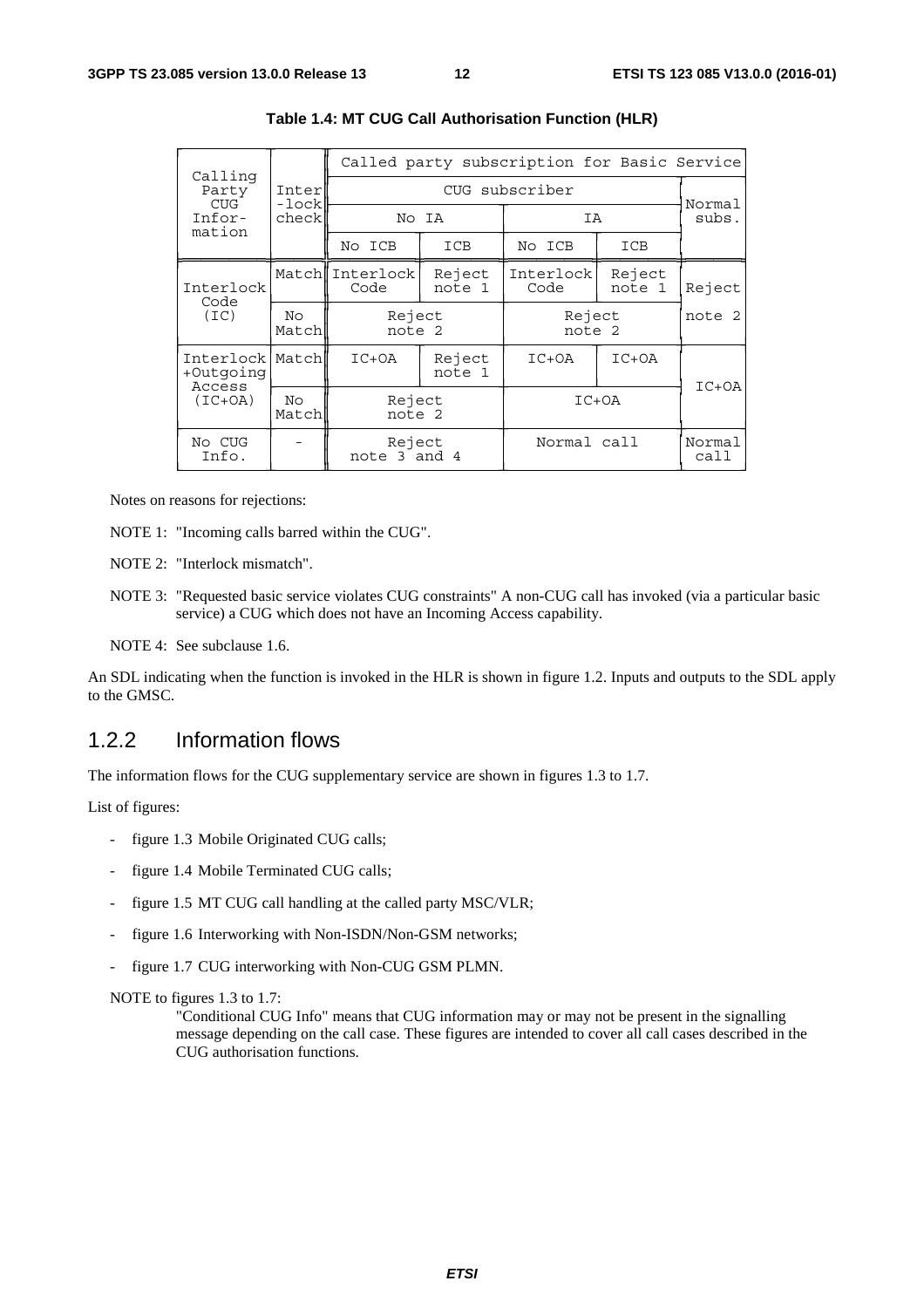

**Figure 1.1: MAF014 Mobile Originated CUG call authorisation (VLR)**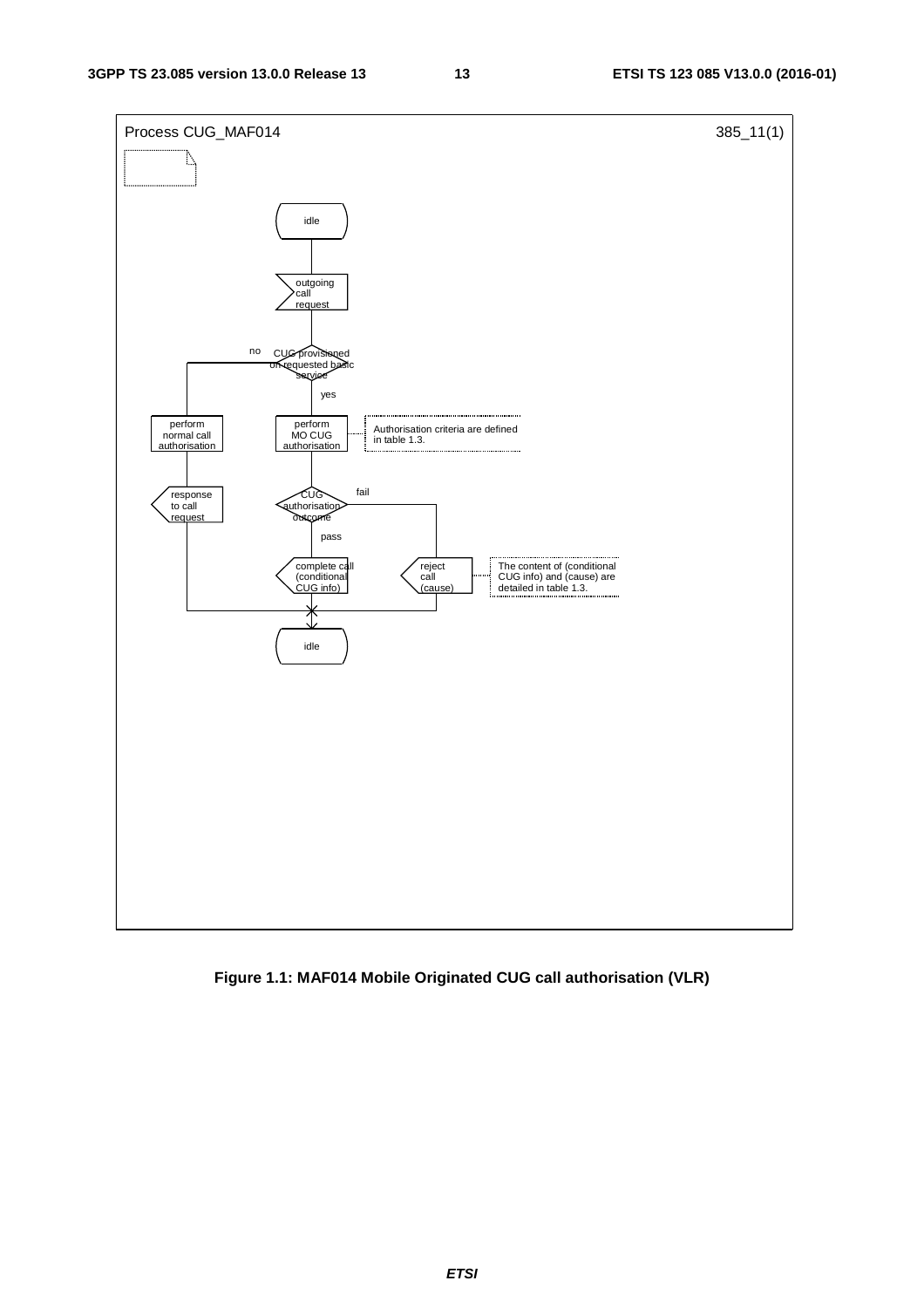

**Figure 1.2: MAF015 Mobile Terminated CUG call authorisation (HLR)**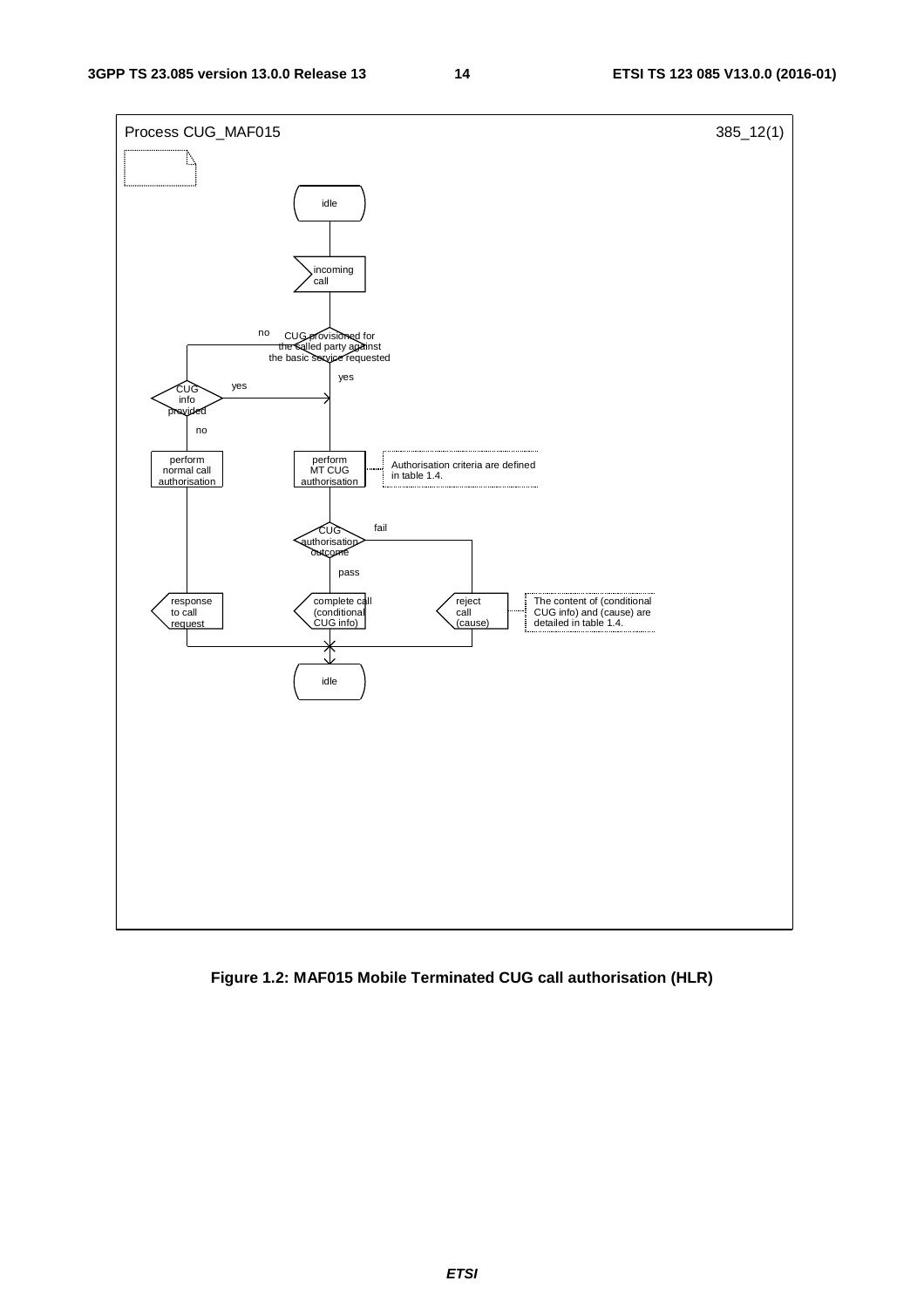|      | ΜS    |                                     | MSC |                                                                     | VLR | NWb-GMSC                                                                       |
|------|-------|-------------------------------------|-----|---------------------------------------------------------------------|-----|--------------------------------------------------------------------------------|
|      |       |                                     |     |                                                                     |     |                                                                                |
| MO I |       | CUG call request                    |     |                                                                     |     |                                                                                |
|      |       | Set-up<br>----------->              |     |                                                                     |     |                                                                                |
|      |       | (Conditional User CUG Info)         |     |                                                                     |     |                                                                                |
|      |       |                                     |     | Send info O/G call                                                  |     |                                                                                |
|      |       |                                     |     | --------------->                                                    |     |                                                                                |
|      |       |                                     |     | (Conditional User CUG Info)                                         |     |                                                                                |
|      |       |                                     |     |                                                                     |     |                                                                                |
| MO I |       | CUG call authorisation unsuccessful |     |                                                                     |     | MAF14: Fail                                                                    |
|      |       |                                     |     | Reject                                                              |     |                                                                                |
|      |       |                                     |     | ---------------                                                     |     |                                                                                |
|      |       |                                     |     | (Cause)                                                             |     |                                                                                |
|      |       | Disconnect                          |     |                                                                     |     |                                                                                |
|      |       | ------------                        |     |                                                                     |     |                                                                                |
|      |       | (Cause)                             |     |                                                                     |     |                                                                                |
|      |       |                                     |     |                                                                     |     | Success fully authorised MO CUG call, destination network does not support CUG |
|      |       |                                     |     |                                                                     |     | MAF14: Pass                                                                    |
|      |       |                                     |     | Complete                                                            |     |                                                                                |
|      |       |                                     |     | ---------------                                                     |     |                                                                                |
|      |       |                                     |     | (Conditional CUG Info)                                              |     |                                                                                |
|      |       |                                     |     | Set-up                                                              |     | - - - - - >                                                                    |
|      |       | Indication*<br>------------         |     | (Conditional CUG Info)                                              |     |                                                                                |
|      |       | (Index)                             |     |                                                                     |     |                                                                                |
|      |       |                                     |     | Disconnect                                                          |     |                                                                                |
|      |       |                                     |     |                                                                     |     |                                                                                |
|      |       | Disconnect                          |     | (Cause)                                                             |     |                                                                                |
|      |       | $- - - - - - - - - - - -$           |     |                                                                     |     |                                                                                |
|      |       | (Cause)                             |     |                                                                     |     |                                                                                |
|      |       |                                     |     | Destination network supports CUG, MT CUG Authorisation unsuccessful |     |                                                                                |
|      |       |                                     |     | Set-up                                                              |     |                                                                                |
|      |       |                                     |     |                                                                     |     |                                                                                |
|      |       | Indication*                         |     | (Conditional CUG Info)                                              |     |                                                                                |
|      |       | -----------                         |     |                                                                     |     | MAF15:Fail                                                                     |
|      |       | (Index)                             |     | Disconnect<br>---------------                                       |     |                                                                                |
|      |       |                                     |     | (Cause)                                                             |     |                                                                                |
|      |       | Disconnect                          |     |                                                                     |     |                                                                                |
|      |       | ------------                        |     |                                                                     |     |                                                                                |
|      |       | (Cause)                             |     |                                                                     |     |                                                                                |
|      |       |                                     |     |                                                                     |     |                                                                                |
|      |       |                                     |     | Destination network supports CUG, MT CUG Authorisation successful   |     | MAF15:Pass                                                                     |
|      |       |                                     |     | Answer                                                              |     |                                                                                |
|      |       |                                     |     | ------------------                                                  |     |                                                                                |
|      |       |                                     |     |                                                                     |     |                                                                                |
|      | NOTE: | MAF14: MO CUG call Authorisation    |     |                                                                     |     |                                                                                |
|      |       | MAF15: MT CUG call Authorisation    |     |                                                                     |     |                                                                                |
|      |       | $\ast$ :<br>Optional message        |     |                                                                     |     |                                                                                |

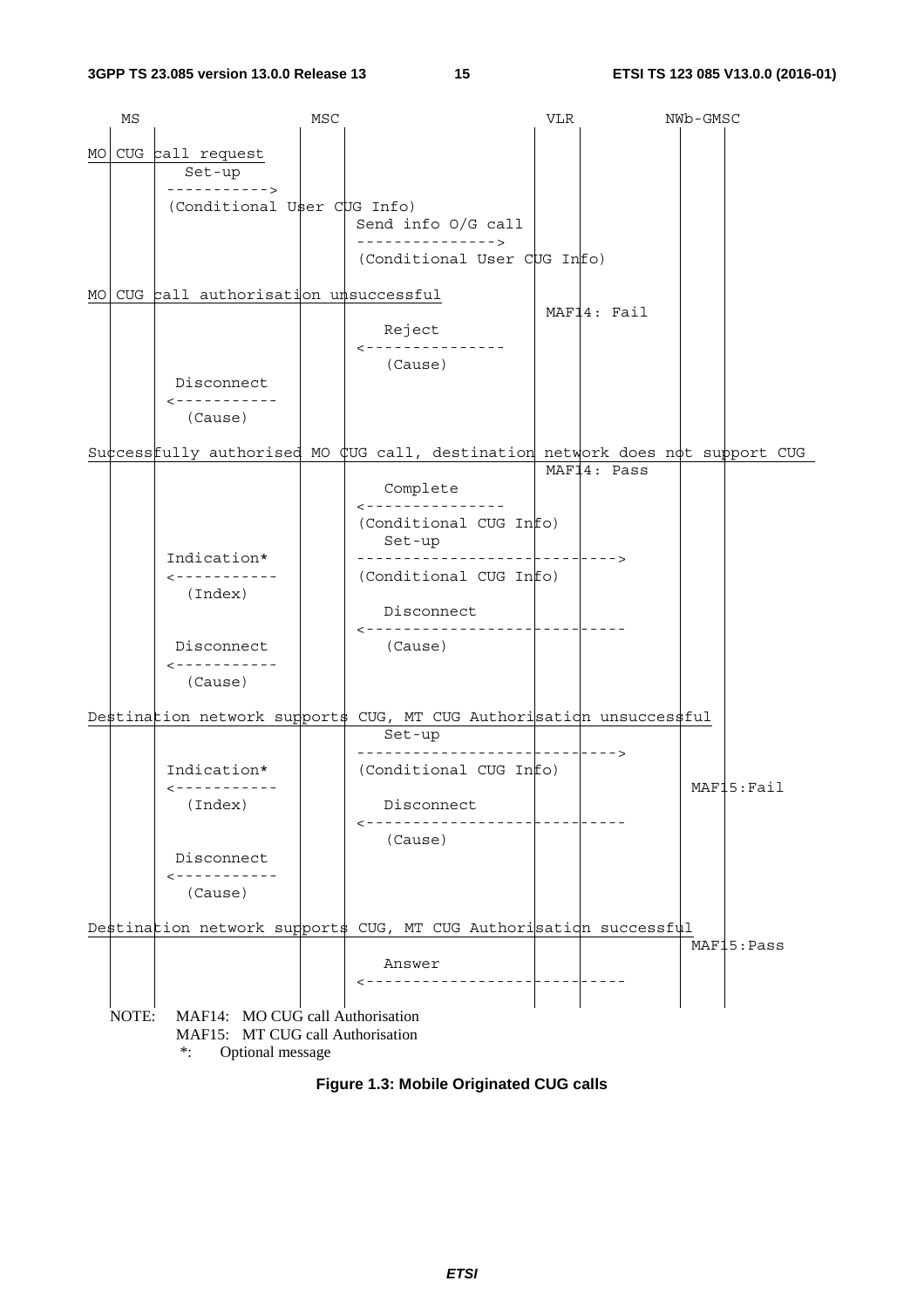

NOTE: MAF15: MT CUG call authorisation.

#### **Figure 1.4: Mobile Terminated CUG calls**



**Figure 1.5: MT CUG call handling at called party MSC/VLR**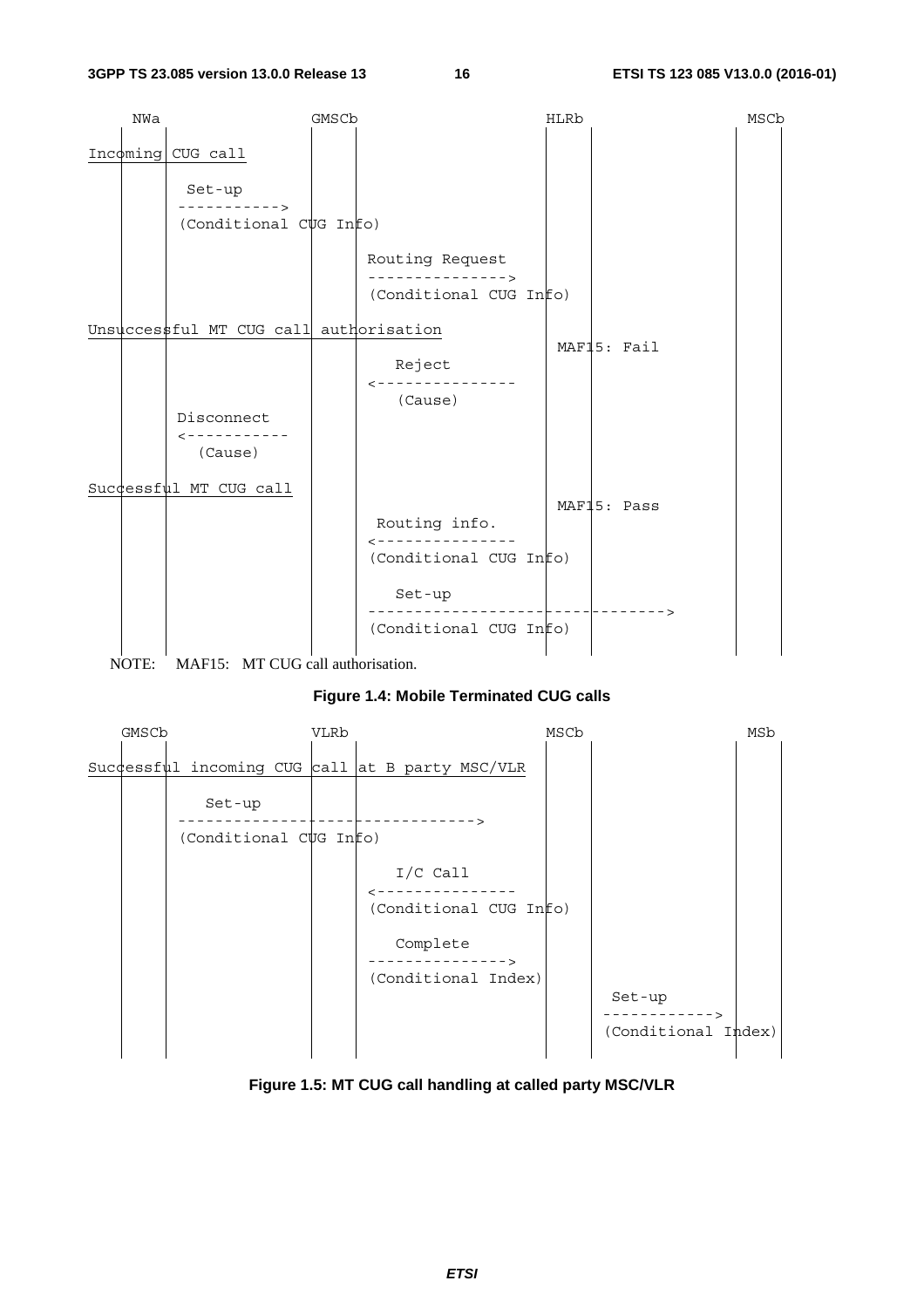

![](_page_17_Figure_4.jpeg)

![](_page_17_Figure_5.jpeg)

No CUG Info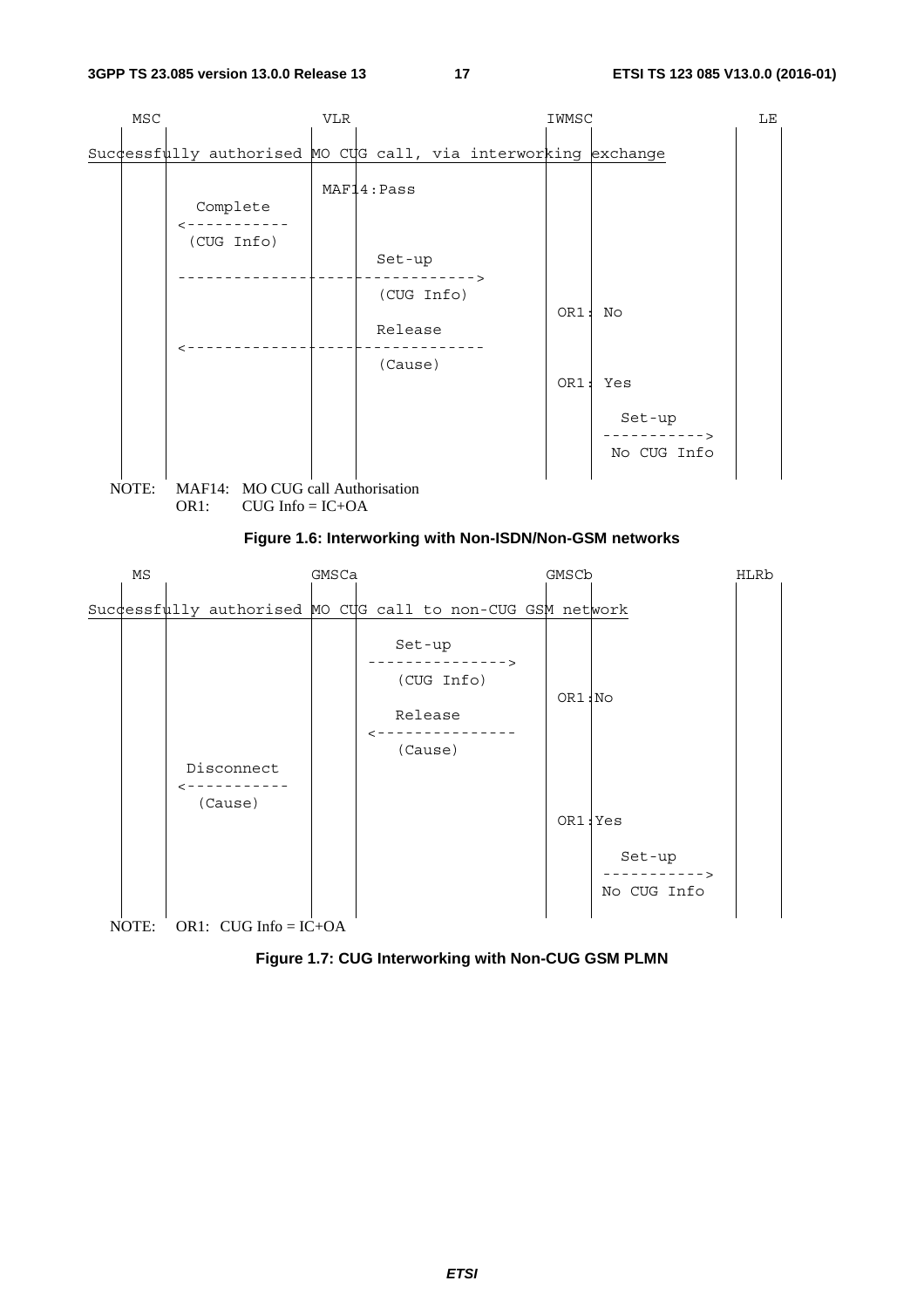## 1.3 Information stored in the HLR

For the supplementary service Closed User Group the HLR shall store:

- per subscription (IMSI) a list of CUG Interlock codes up to a maximum specified in GSM 02.85.

Against each Interlock code the following parameters shall be stored:

- CUG Index;
- Intra-CUG restrictions:

which may take one of the following values:

- None;
- Incoming calls barred within the CUG;
- Outgoing calls barred within the CUG.
- Application to basic services;

which may take one of the following types of value:

- List of Basic Services Groups for which the CUG applies;
- All basic services.

Against each Basic Service Group which is subject to CUG, the following shall be stored:

Inter-CUG accessibility;

which may take one of the following values:

- None designated;
- Outgoing Access;
- Incoming Access;
- Outgoing and Incoming Access.
- Preferential CUG;

which may take one of the following types of value:

- CUG Index;
- None designated.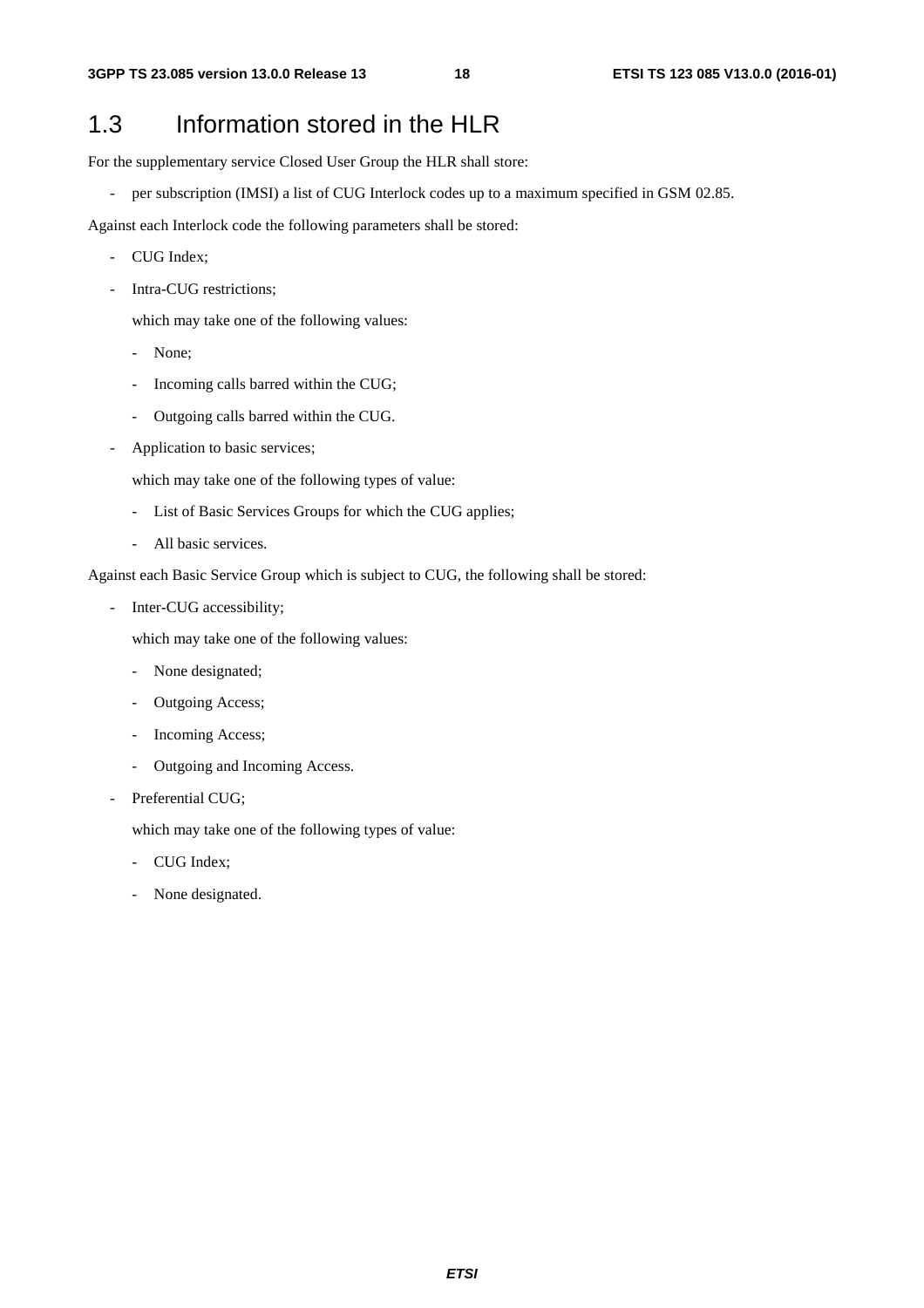## 1.4 Information stored in the VLR

For the supplementary service Closed User Group the VLR shall store:

- per subscription (IMSI) a list of CUG Interlock codes up to a maximum specified in GSM 02.85.

Against each Interlock code the following parameters shall be stored:

- CUG Index;
- Intra-CUG restrictions:

which may take one of the following values:

- None;
- Incoming calls barred within the CUG;
- Outgoing calls barred within the CUG.
- Application to basic services;

which may take one of the following types of value:

- List of Basic Services Groups for which the CUG applies;
- All basic services.

Against each Basic Service Group which is subject to CUG, the following shall be stored:

Inter-CUG accessibility;

which may take one of the following values:

- None designated;
- Outgoing Access;
- Incoming Access;
- Outgoing and Incoming Access.
- Preferential CUG;

which may take one of the following types of value:

- CUG Index;
- None designated.

## 1.5 Handover

Handover will have no impact on the control procedures and operation of the service.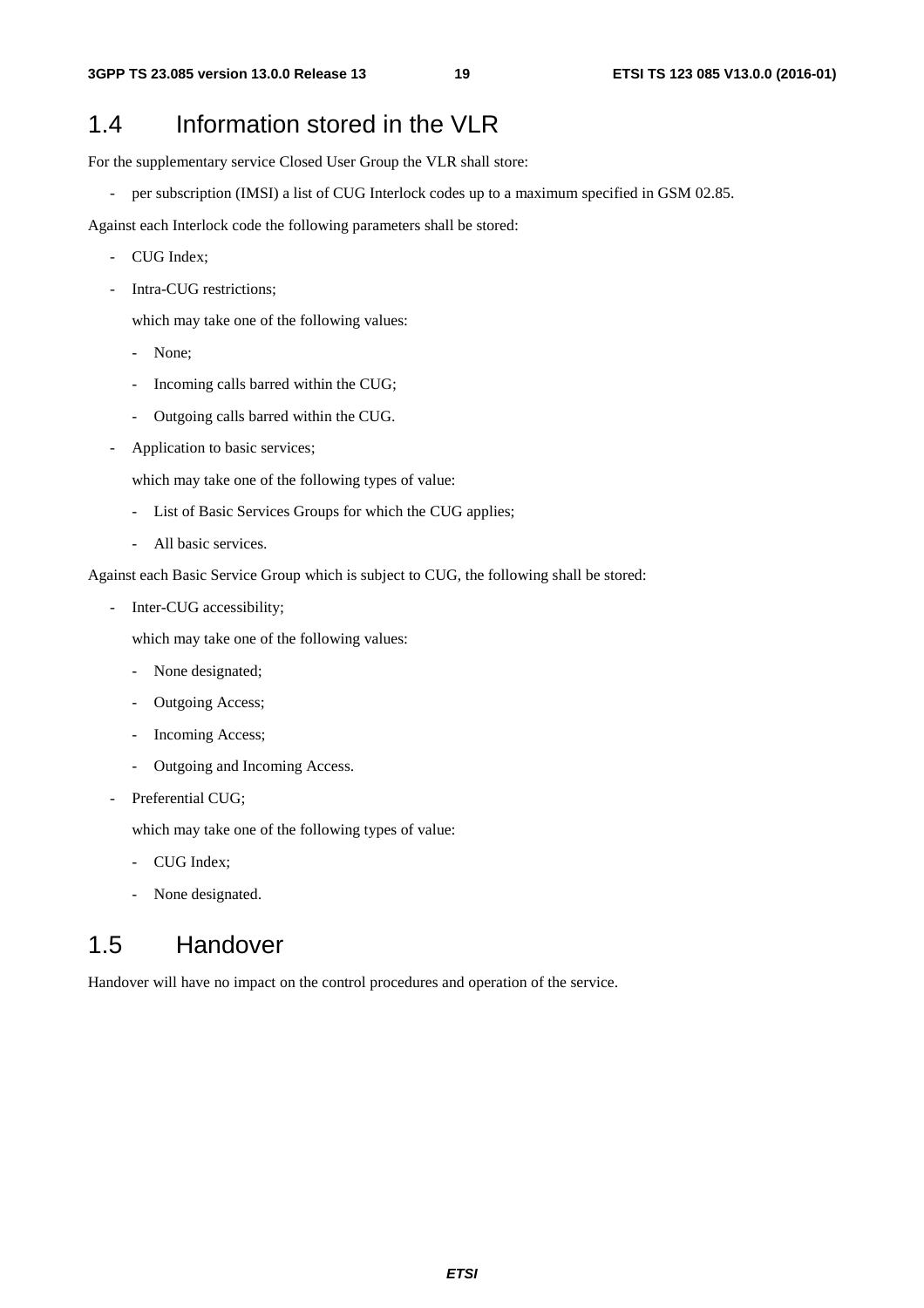## 1.6 Cross phase compatibility

### 1.6.1 MSC, VLR only support phase 1

See subclause 1.1.3 "CUG subscriber roaming requirements".

## 1.6.2 GMSC only supports phase 1

When a routing request according to MAP phase 1 from GMSC (no CUG info) is received in the HLR and the called party does not have Incoming Access capability the HLR shall reject the routing request with the error "Call barred" instead the error "CUG-Reject".

NOTE: The error "CUG-Reject" is not available in the MAP phase 1 protocol.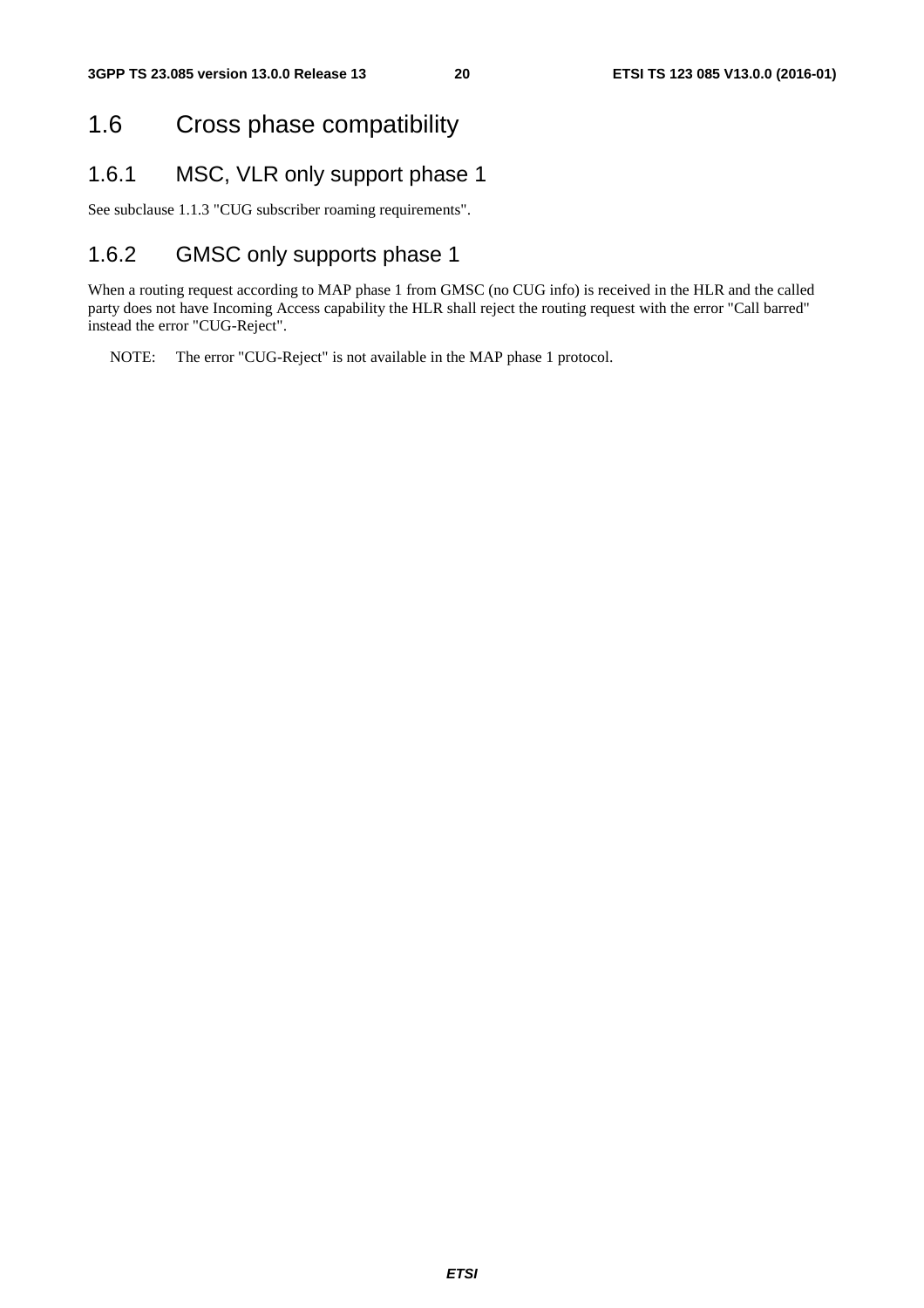## Annex A (informative): Change history

|                | <b>Change history</b> |         |           |            |               |     |            |                                         |  |  |  |
|----------------|-----------------------|---------|-----------|------------|---------------|-----|------------|-----------------------------------------|--|--|--|
| <b>TSG CN#</b> | <b>Spec</b>           | Old Ver | <b>CR</b> | <b>Rev</b> | <b>Phase</b>  | Cat | <b>New</b> | <b>Subject/Comment</b>                  |  |  |  |
|                |                       |         |           |            |               |     | Ver        |                                         |  |  |  |
|                | Apr 1999 GSM 03.85    | 6.0.0   |           |            | <b>R97</b>    |     |            | Transferred to 3GPP CN1                 |  |  |  |
| CN#03          | 23.085                |         |           |            | R99           |     | 3.0.0      | Approved at CN#03                       |  |  |  |
|                | 23.085                | 3.0.0   |           |            | R99           |     | 3.0.1      | References updated from 2G to 3G        |  |  |  |
| <b>CN#09</b>   | 23.085                | 3.0.1   | 001       |            | R99           | F   | 3.1.0      | SDL refresh                             |  |  |  |
| <b>CN#11</b>   | 23.085                | 3.1.0   |           |            | Rel-4         |     | 4.0.0      | Release 4 after CN#11                   |  |  |  |
| CN#16          | 23.085                | 4.0.0   |           |            | Rel-5         |     | 5.0.0      | Release 5 after CN#16                   |  |  |  |
| CN#26          | 23.085                | 5.0.0   |           |            | Rel-6         |     | 6.0.0      | Release 6 after CN#26                   |  |  |  |
| CT#30          | 23.085                | 6.0.0   | 002       |            | Rel-6         |     | 6.1.0      | Incorrect References                    |  |  |  |
| CT#36          | 23.085                | 6.1.0   |           |            | Rel-7         |     | 7.0.0      | Upgraded unchanged from Rel-6           |  |  |  |
| CT#42          | 23.085                | 7.0.0   |           |            | Rel-8         |     | 8.0.0      | Upgraded unchanged from Rel-7           |  |  |  |
| CT#46          | 23.085                | 8.0.0   |           |            | Rel-9         |     | 9.0.0      | Update to Rel-9 version (MCC)           |  |  |  |
| 2011-03        | 23.085                | 9.0.0   |           |            | <b>Rel-10</b> |     | 10.0.0     | Update to Rel-10 version (MCC)          |  |  |  |
| l2011-09       |                       | 10.0.0  | 0003      |            |               |     |            | Addition of Anonymous Call Rejection in |  |  |  |
|                |                       |         |           |            |               |     |            | the CS domain                           |  |  |  |
| 2014-09        | 23.085                | 11.0.0  |           |            | Rel-12        |     | 12.0.0     | Update to Rel-12 version (MCC)          |  |  |  |
| 2015-12        | 23.085                | 12.0.0  |           |            | Rel-13        |     | 13.0.0     | Update to Rel-13 version (MCC)          |  |  |  |